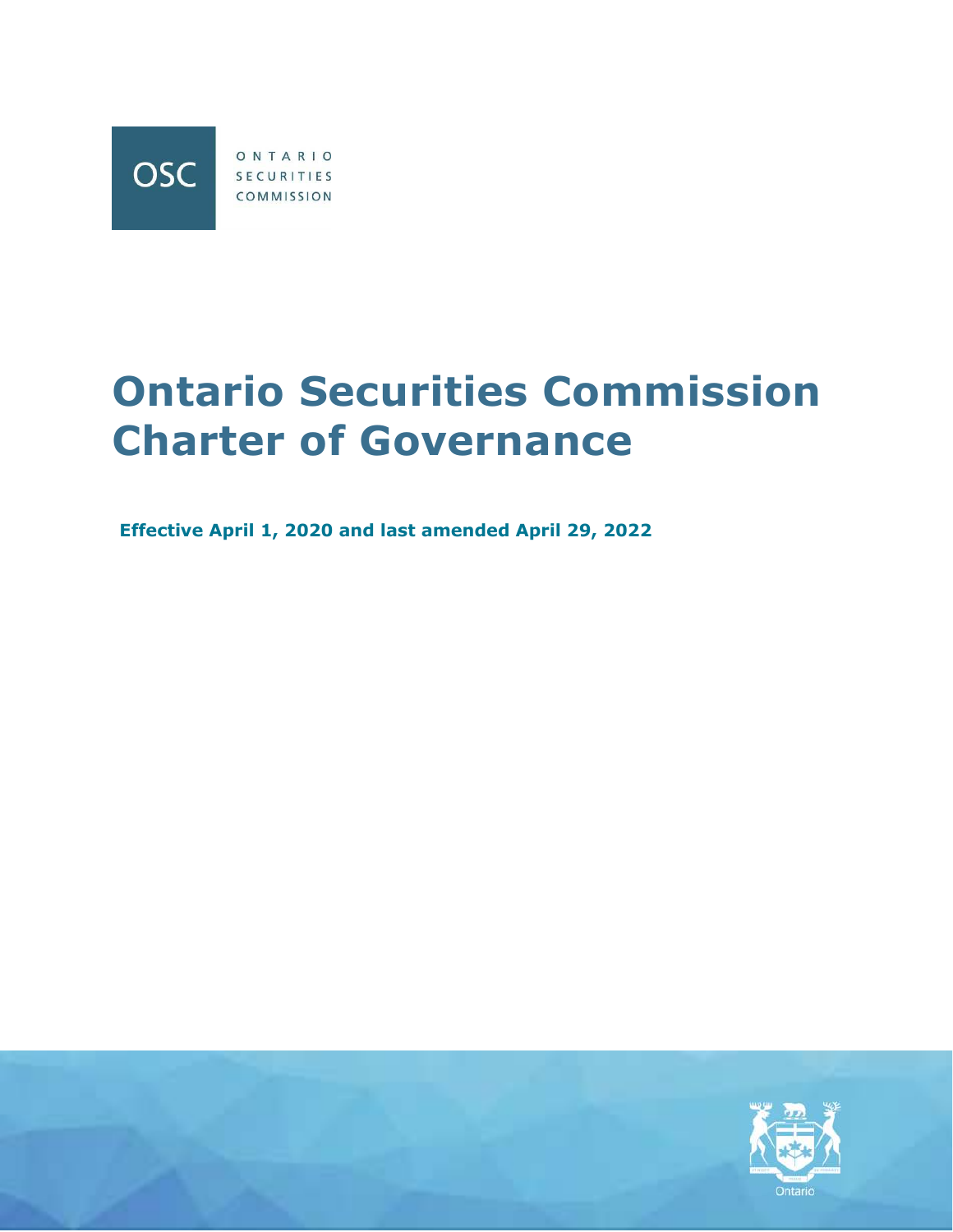

## **Contents**

| Corporate Secretary & Director, Governance & Tribunal Secretariat 6 |  |
|---------------------------------------------------------------------|--|
|                                                                     |  |
|                                                                     |  |
|                                                                     |  |
|                                                                     |  |
|                                                                     |  |
|                                                                     |  |
|                                                                     |  |
|                                                                     |  |
|                                                                     |  |
|                                                                     |  |
|                                                                     |  |
|                                                                     |  |
|                                                                     |  |
|                                                                     |  |
|                                                                     |  |
|                                                                     |  |
|                                                                     |  |
|                                                                     |  |
|                                                                     |  |
|                                                                     |  |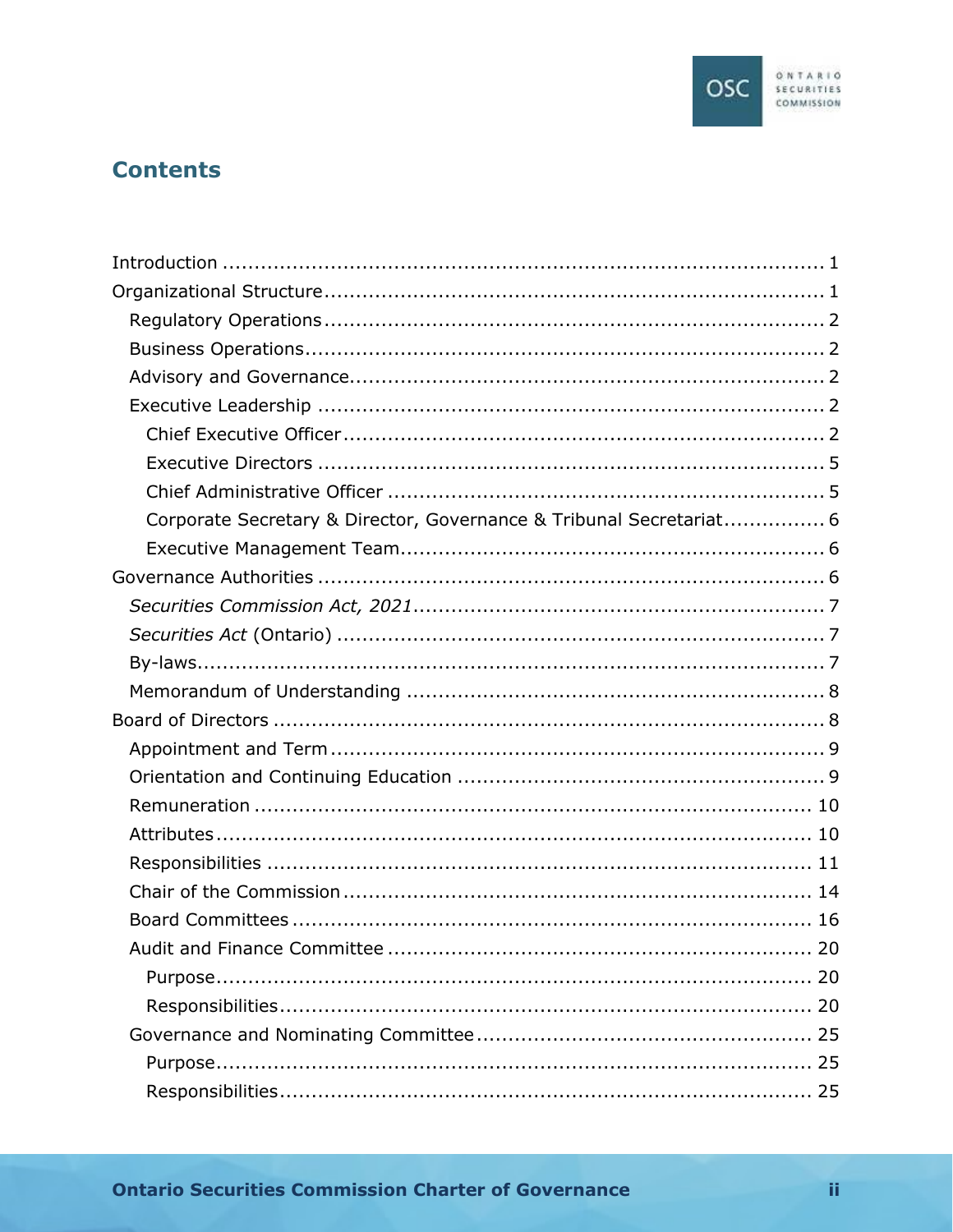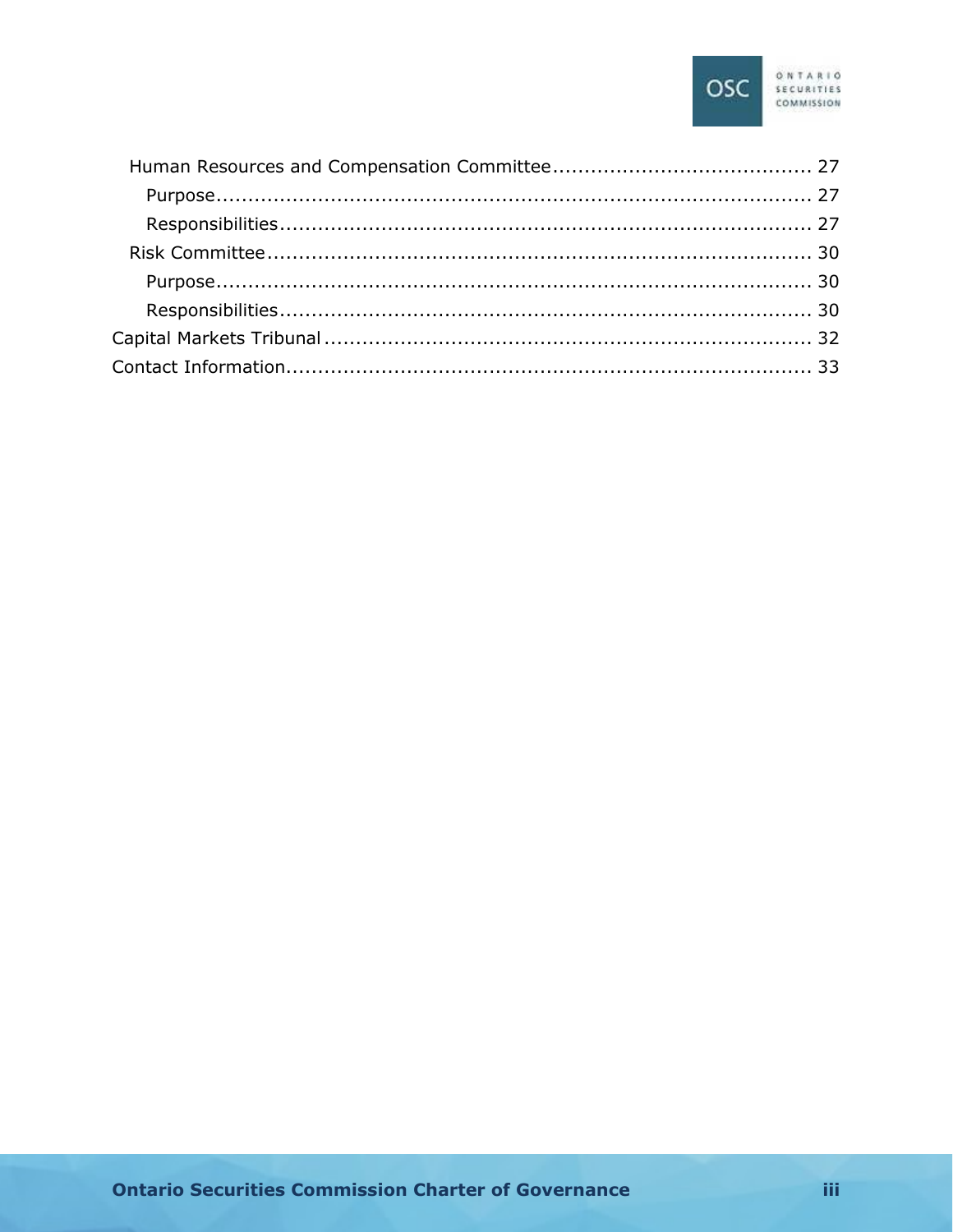## <span id="page-3-0"></span>**Introduction**

The Ontario Securities Commission has established this Charter of Governance to promote transparent, accountable and informed governance. The Ontario Securities Commission is committed to excellence in our governance practices. That commitment is supported by clear roles and responsibilities, effective processes and reporting, and extensive strategic planning and stakeholder engagement. It follows the best practices of corporate governance for public companies, where appropriate for a regulator. The Ontario Securities Commission aims to continuously advance and innovate its governance framework.

The Ontario Securities Commission is the regulator responsible for overseeing the capital markets in Ontario. It is a self-funded Crown agency, accountable to the Ontario Legislature through the Minister of Finance. The Ontario Securities Commission administers and enforces the *[Securities Act](https://www.ontario.ca/laws/statute/90s05)*, the *[Commodity Futures](https://www.ontario.ca/laws/statute/90c20)  Act* [and carries out the powers, duties and functions given to it under the](https://www.ontario.ca/laws/statute/90c20) *[Securities](https://www.ontario.ca/laws/statute/21s08)  Commission Act, 2021* [and any other Act, including the](https://www.ontario.ca/laws/statute/21s08) *[Business Corporations Act](https://www.ontario.ca/laws/statute/90b16)*.

The Capital Markets Tribunal is established by the *[Securities Commission Act, 2021](https://www.ontario.ca/laws/statute/21s08)* as a division of the Ontario Securities Commission. It is the administrative tribunal that is assigned the power to conduct hearings under the *[Securities Act](https://www.ontario.ca/laws/statute/90s05)* and the *[Commodity Futures Act](https://www.ontario.ca/laws/statute/90c20)*. The Chief Adjudicator is responsible for supervising and directing the operations of the Tribunal. The Board of Directors does not have any oversight of the Tribunal's adjudicative functions. The adjudicative functions of the Tribunal include presiding over, deciding, and issuing reasons and orders in Tribunal proceedings, and the Chief Adjudicator's related functions. These related functions include:

- Adjudicator recruitment, orientation, training and education
- assigning Adjudicators to hearings
- overseeing, monitoring, and evaluating Adjudicator performance
- setting service standards relating to Tribunal proceedings
- ensuring an appropriate orientation and training framework is in place for Governance & Tribunal Secretariat staff who support the Tribunal

## <span id="page-3-1"></span>**Organizational Structure**

The Ontario Securities Commission is supported by staff, structured into three main areas:

- 1. Regulatory Operations
- 2. Business Operations
- 3. Advisory and Governance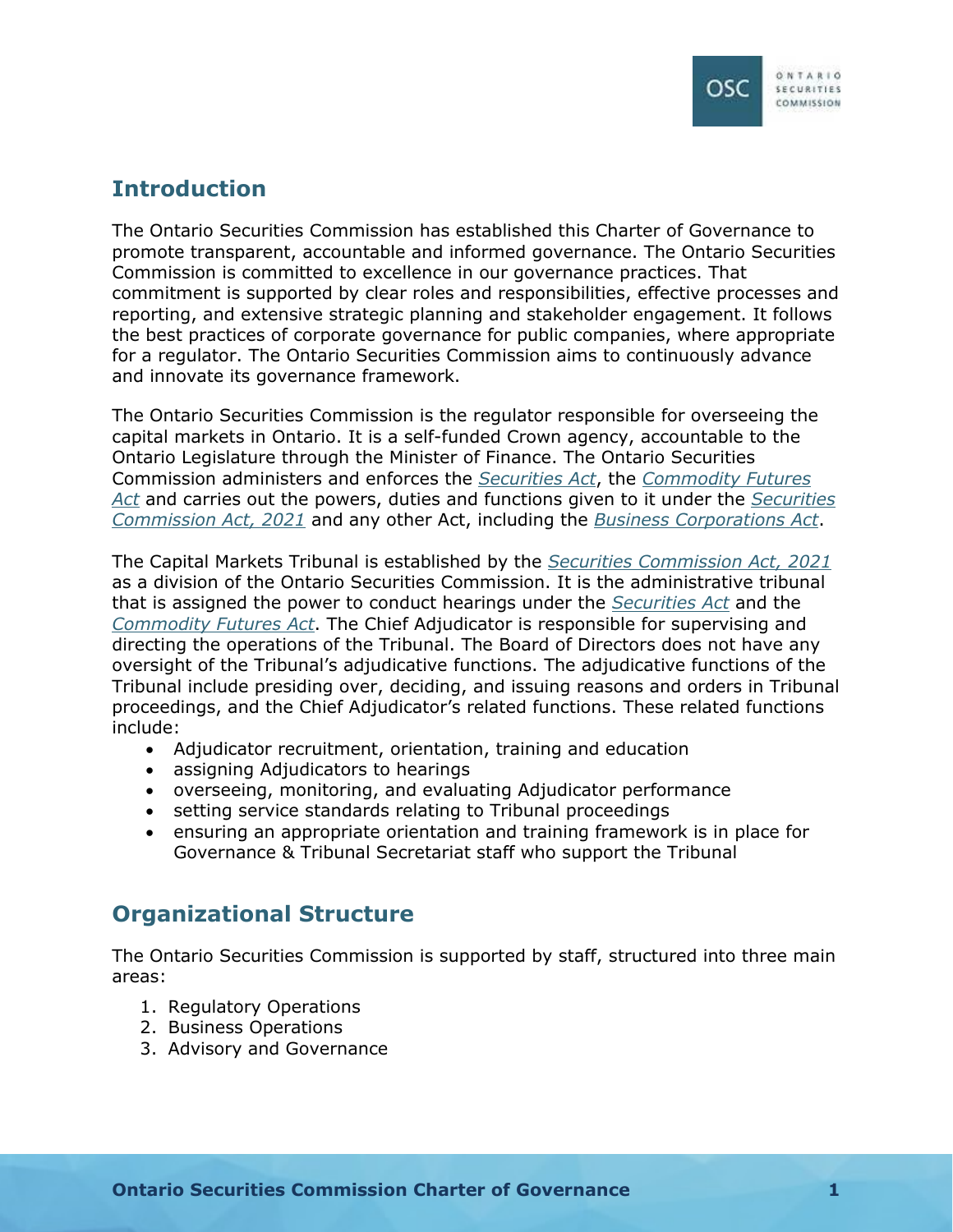

## <span id="page-4-0"></span>**Regulatory Operations**

Regulatory Operations include the branches of Compliance & Registrant Regulation, Corporate Finance, Derivatives, Enforcement, Investment Funds & Structured Products, Investor Office, Market Regulation, Office of the Chief Accountant, Office of Economic Growth & Innovation, Office of Mergers & Acquisitions, and Regulatory Strategy & Research. The Directors of these branches report to a designated Executive Director.

## <span id="page-4-1"></span>**Business Operations**

Business Operations include the branches of Digital Solutions, Financial Management & Reporting, Human Resources & Corporate Services, Information Security, and Information Services. The Directors of these branches report to the Chief Administrative Officer. In addition, the Ontario Securities Commission is supported by the Enterprise Risk Management and independent Internal Audit functions.

## <span id="page-4-2"></span>**Advisory and Governance**

Advisory and Governance include the branches of Communications & Public Affairs, General Counsel's Office, Global & Domestic Affairs, and Governance & Tribunal Secretariat. The Directors of the Communications & Public Affairs and Global & Domestic Affairs branches and the General Counsel report to the Chief Executive Officer. The Corporate Secretary & Director, Governance & Tribunal Secretariat reports to the Chief Executive Officer and separately to the Chief Adjudicator for matters relating to the Capital Markets Tribunal's adjudicative functions.

## <span id="page-4-3"></span>**Executive Leadership**

## <span id="page-4-4"></span>Chief Executive Officer

The Chief Executive Officer is responsible for the management and administration of the Ontario Securities Commission, other than matters relating to the Capital Markets Tribunal's adjudicative functions. By operation of the *Securities Commission Act, 2021* and By-law No.1, the Chief Executive Officer is also a Board Director. The Chief Executive Officer is appointed by the Lieutenant Governor in Council on the recommendation of the Minister of Finance during the first two years after the *Securities Commission Act, 2021* comes into force. Thereafter, the Board shall appoint a Chief Executive Officer. The Chief Executive Officer reports to the Board.

## **Responsibilities**

The responsibilities of the Chief Executive Officer are set out in further detail in the [Memorandum of Understanding](https://www.osc.ca/en/about-us/domestic-and-international-engagement/domestic-mous/memorandum-understanding-between) between the Minister of Finance and the Ontario Securities Commission and include the key responsibilities set out below.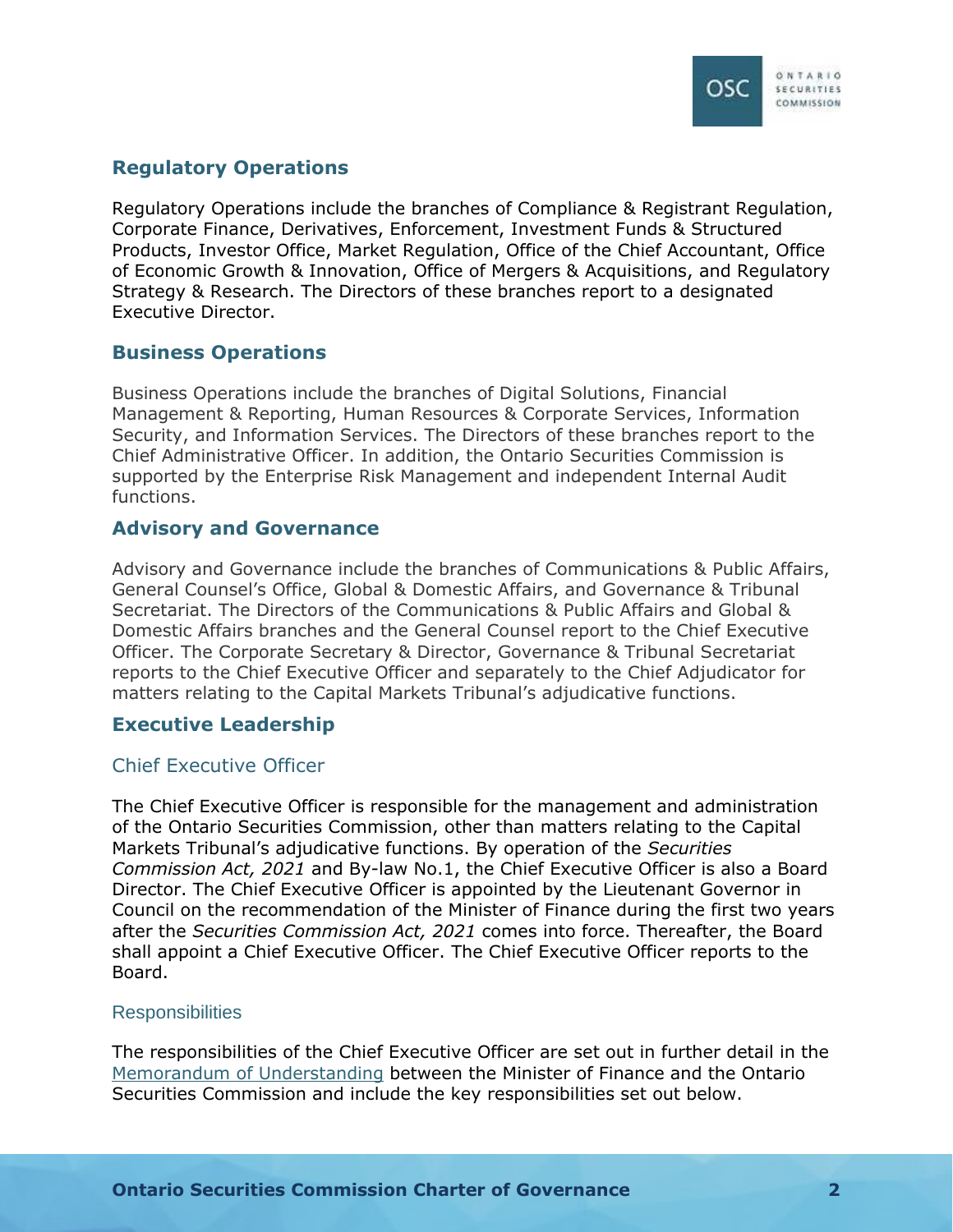

## Leadership

- 1. Leading and managing the Ontario Securities Commission, ensuring both a high level of staff morale and the highest ethical standards of honesty, integrity and fairness
- 2. Providing leadership and management to the Ontario Securities Commission's staff
- 3. Ensuring appropriate management systems are in place for the effective administration of the Ontario Securities Commission
- 4. Managing the day-to-day regulatory, operational, financial, analytical and administrative affairs of the Ontario Securities Commission
- 5. Representing the Ontario Securities Commission and assuming a leadership role in national regulatory bodies and organizations to help identify and address regulatory priorities, and overseeing the Commission's initiatives with other regulators, including serving as the Commission's representative on the Canadian Securities Administrators' CSA Chairs committee and Policy Coordination Committee
- 6. Representing the Ontario Securities Commission and assuming a leadership role in international regulatory bodies and organizations to help identify and address international regulatory priorities, and overseeing the Commission's initiatives with international regulators
- 7. Exercising any powers and duties delegated to the Chief Executive Officer by the Board or assigned to the Chief Executive Officer by the *[Securities Act](https://www.ontario.ca/laws/statute/90s05)*, the *[Securities Commission Act, 2021](https://www.ontario.ca/laws/statute/21s08)*, and the *[Commodity Futures Act](https://www.ontario.ca/laws/statute/90c20)* and their regulations, including deciding applications for exemptive relief from Ontario securities law
- 8. On behalf of the Ontario Securities Commission, or in their capacity as statutory decision-maker, where appropriate, informing the Minister and Deputy Minister of Finance of significant or contentious matters regarding the Commission that are likely to be of interest to the Minister and Deputy Minister, or that are likely to be raised in the Legislature or media
- 9. Seeking support and advice from the Ministry on the Ontario Securities Commission's management issues
- 10. Consulting with the Deputy Minister of Finance as needed on matters of mutual importance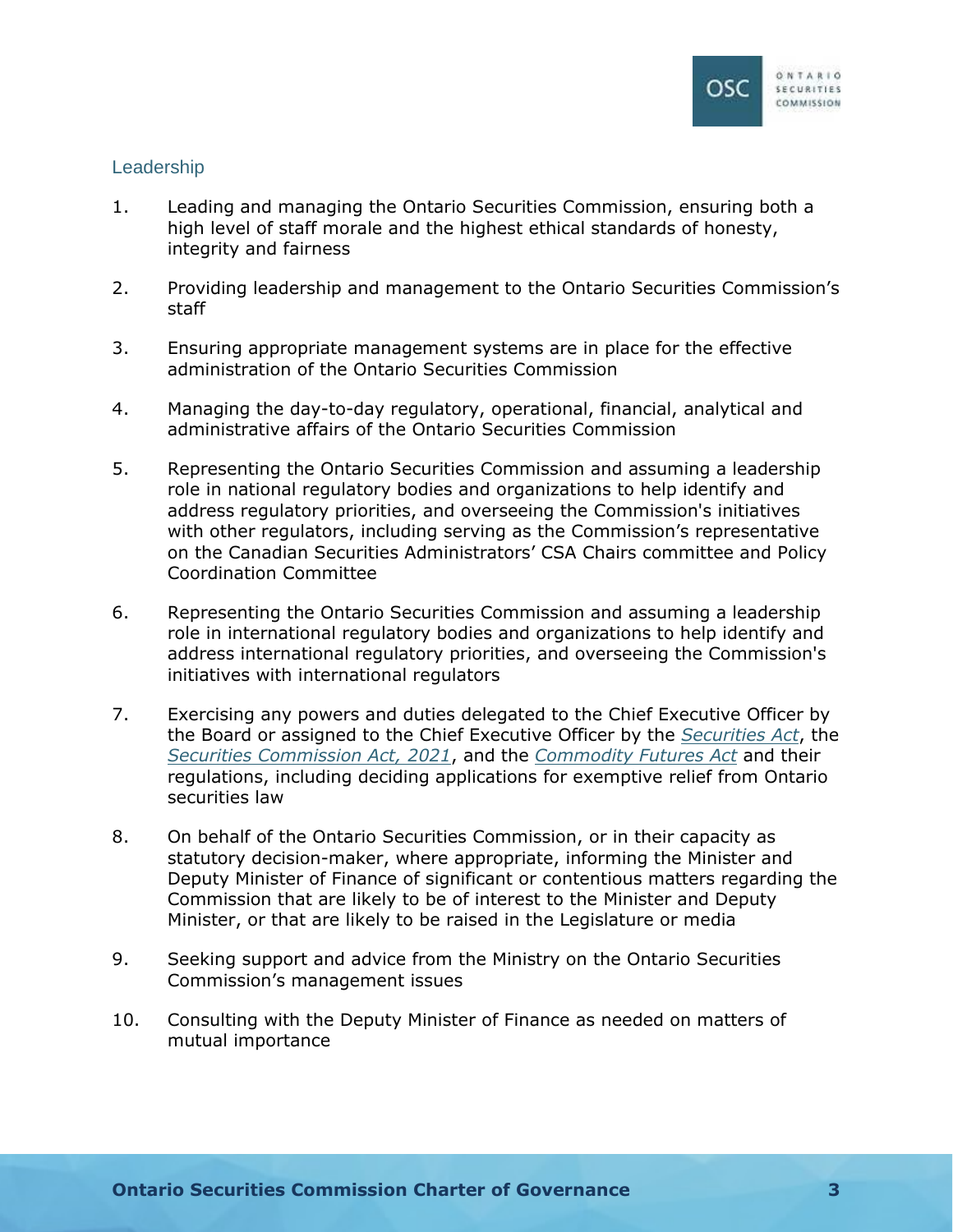

- 11. Keeping the Ministry and the Chair of the Commission advised on issues or events that may reasonably concern the Minister of Finance, the Deputy Minister and the Chair in the exercise of their responsibilities
- 12. Cooperating with periodic reviews directed by the Minister of Finance or Treasury Board/Management Board of Cabinet
- 13. As the Ontario Securities Commission's chief spokesperson, carrying out effective public relations and communications for the Commission, other than for activities of the Capital Markets Tribunal
- 14. Fulfilling the role of ethics executive for public servants, other than government appointees, who work at the Ontario Securities Commission
- 15. Supporting the Chair of the Commission in meeting their responsibilities

### **Regulatory**

- 16. Serving as the regulatory decision-maker on behalf of the Ontario Securities Commission, if delegated as such by the Board
- 17. Providing advice to the Minister and Deputy Minister on policy matters related to Ontario's capital markets
- 18. Translating the goals, objectives and strategic directions of the Board into operational plans and activities
- 19. Keeping the Board and the Chair of the Commission informed of the implementation of policy and the operations of the Ontario Securities Commission

#### **Governance**

- 20. Overseeing the management of the financial and other affairs of the Ontario Securities Commission in accordance with its statutory mandate and [Business](https://www.osc.ca/en/about-us/accountability/osc-business-plan)  [Plan](https://www.osc.ca/en/about-us/accountability/osc-business-plan)
- 21. Establishing a governance and risk oversight framework for the Ontario Securities Commission to support the Board in fulfilling its responsibilities, including compliance with all applicable legislation, directives, policies, procedures and guidelines
- 22. Establishing and applying the Ontario Securities Commission's risk management framework and risk management plan, as directed by the Board
- 23. Establishing and applying control processes and systems to ensure that the Ontario Securities Commission operates within its approved [Business Plan](https://www.osc.ca/en/about-us/accountability/osc-business-plan)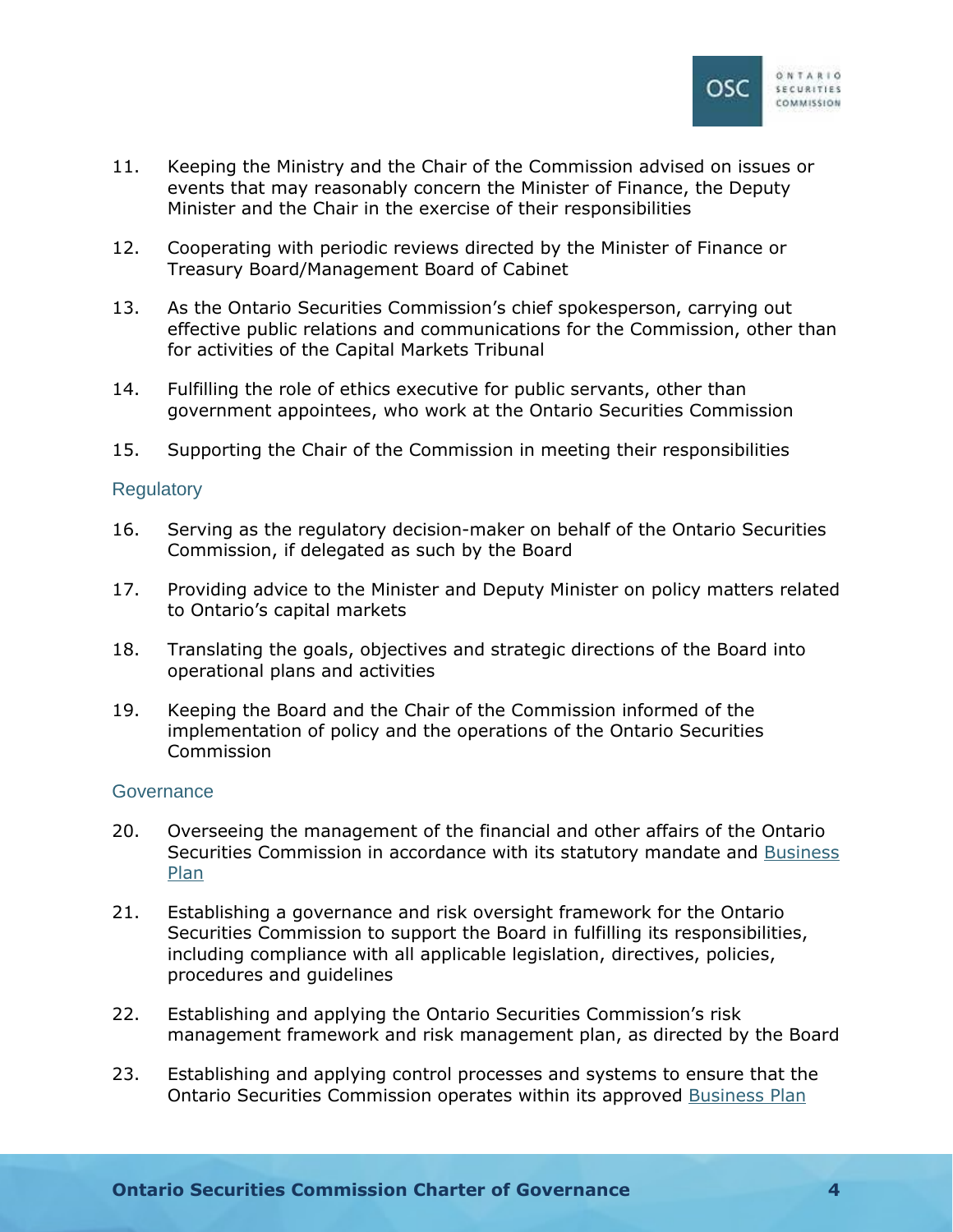

- 24. Establishing policies and procedures so that the Ontario Securities Commission's funds, and any funds the Commission is responsible for administering, are used with integrity and honesty
- 25. Establishing and applying a financial management framework for the Ontario Securities Commission
- 26. Preparing the Ontario Securities Commission's [Annual Report](https://www.osc.ca/en/about-us/accountability/osc-annual-report), [Statement of](https://www.osc.ca/en/about-us/accountability/osc-statement-priorities)  [Priorities, budget and annual Business Plan](https://www.osc.ca/en/about-us/accountability/osc-statement-priorities) for review by the Board
- 27. Preparing financial statements and reports for approval by the Board
- 28. Advising the Chair of the Commission on the requirements of, and the Ontario Securities Commission's compliance with, applicable government directives and policies, and Commission by-laws and rules and policies, including annually attesting to the Chair on the Commission's compliance with mandatory requirements
- 29. Attesting to the compliance of the Ontario Securities Commission with applicable directives and policies and supporting the Chair of the Commission in providing the statement of compliance of the Commission
- 30. Undertaking timely risk-based reviews of the Ontario Securities Commission's management and operations
- 31. Carrying out in-year monitoring of the Ontario Securities Commission's performance and reporting on results to the Board

## <span id="page-7-0"></span>Executive Directors

The Executive Directors are responsible for the oversight and leadership of the regulatory operations of the Ontario Securities Commission. The Executive Directors provide strategic regulatory advice and guidance to the Chief Executive Officer. This ensures regulatory policies and processes reflect a current and forward-thinking understanding of capital markets, which promotes confidence in Ontario's capital markets, reduces regulatory burden and facilitates financial innovation. The Executive Directors report to the Chief Executive Officer.

## <span id="page-7-1"></span>Chief Administrative Officer

The Chief Administrative Officer is responsible for the oversight and leadership of business operations of the Ontario Securities Commission. The Chief Administrative Officer acts as the custodian of the organizational culture, providing strategic advice and guidance to the Chief Executive Officer, sustaining a leadership agenda that engages highly professional and motivated staff and a work environment that aligns with the organization's values. The Chief Administrative Officer reports to the Chief Executive Officer.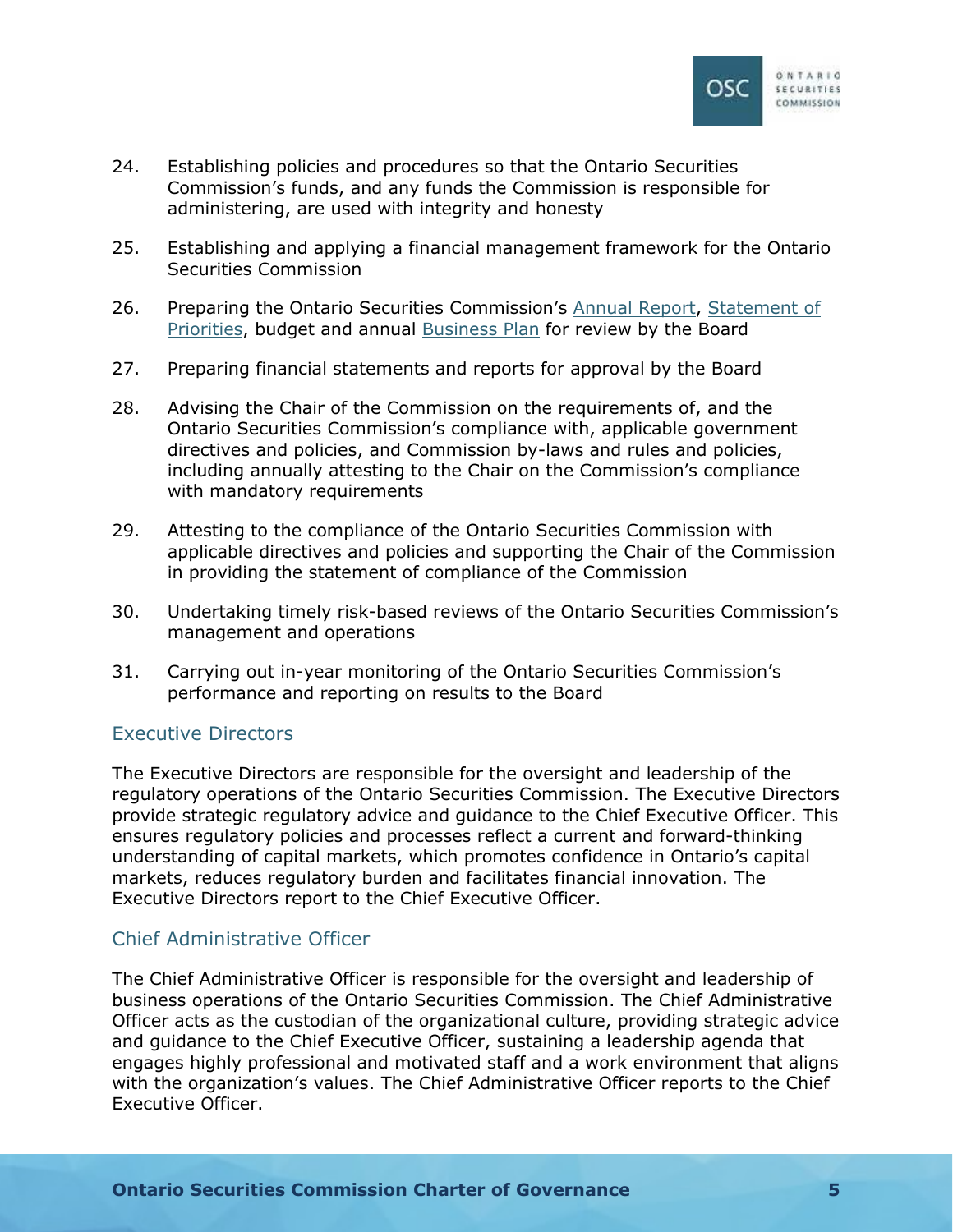

## <span id="page-8-0"></span>Corporate Secretary & Director, Governance & Tribunal Secretariat

[By-law No. 1](https://www.osc.ca/en/about-us/governance/osc-law-no-1) provides that the Board shall appoint a Corporate Secretary from among the staff of the Ontario Securities Commission in consultation with the Chief Executive Officer and the Chief Adjudicator. The Corporate Secretary is responsible for oversight and leadership of the governance framework. The Corporate Secretary leads the Governance & Tribunal Secretariat, which provides strategic governance advice, education and support to the Board Directors, advances communications between the Board and management, records the corporate minutes, administers the Capital Markets Tribunal, safeguards tribunal integrity and procedural fairness, and provides tribunal education to Adjudicators. Working with the Chair of the Commission, the Corporate Secretary manages the system of corporate governance and plans and organizes the related activities in accordance with the highest standards of corporate governance. The Corporate Secretary reports to the Chief Executive Officer and separately to the Chief Adjudicator for matters relating to the Capital Markets Tribunal's adjudicative functions.

### <span id="page-8-1"></span>Executive Management Team

Over 600 staff support the work of the Ontario Securities Commission across the branches listed above, which perform a range of regulatory operations, business operations, and advisory and governance responsibilities. The leader of each branch is a member of the Ontario Securities Commission's Executive Management Team.



## <span id="page-8-2"></span>**Governance Authorities**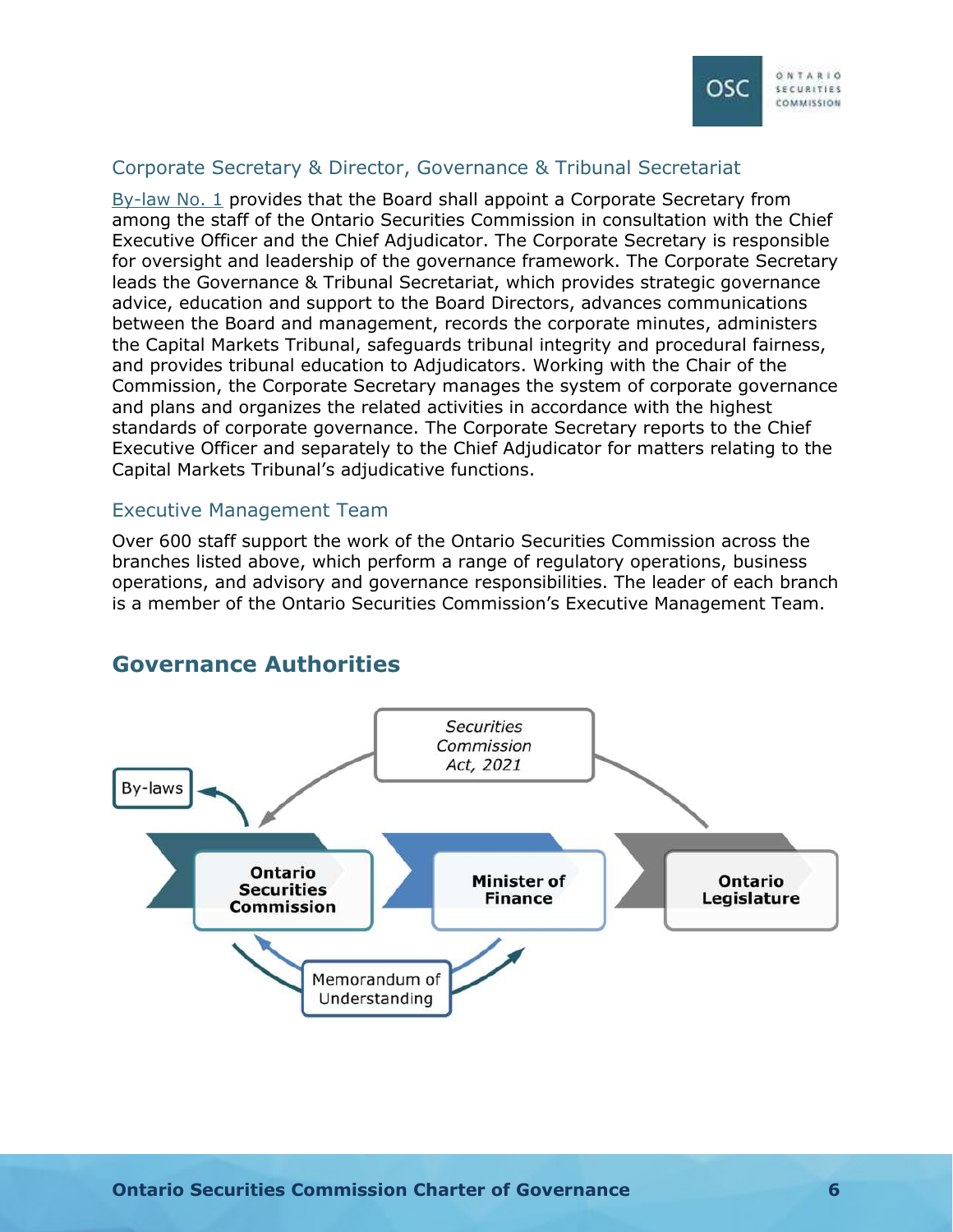

## <span id="page-9-0"></span>*Securities Commission Act, 2021*

The *[Securities Commission Act, 2021](https://www.ontario.ca/laws/statute/21s08)* continues the Ontario Securities Commission as a corporation without share capital and establishes the separate positions of Chief Executive Officer, Chair of the Commission, and Board Director. It also establishes the Capital Markets Tribunal as a division of the Ontario Securities Commission, with an independent Chief Adjudicator and Adjudicators. The Act outlines the basic governance and accountability structure for the Ontario Securities Commission. Unlike a business corporation, the Ontario Securities Commission does not have shareholders to whom the Board reports. Instead, it is accountable to the Minister of Finance and, through the Minister, the Ontario Legislature.

## <span id="page-9-1"></span>*Securities Act* **(Ontario)**

Although structured as a corporation, the Ontario Securities Commission is a regulator and its mandate, as specified by the *[Securities Act](https://www.ontario.ca/laws/statute/90s05)* and the *[Commodity](https://www.ontario.ca/laws/statute/90c20#BK1)  [Futures Act](https://www.ontario.ca/laws/statute/90c20#BK1)*, is to:

- provide protection to investors from unfair, improper or fraudulent practices,
- foster fair, efficient and competitive capital markets and commodity futures markets and confidence in those markets,
- foster capital formation, and
- contribute to the stability of the financial system and the reduction of systemic risk.

The *[Securities Act](https://www.ontario.ca/laws/statute/90s05)* and *[Commodity Futures Act](https://www.ontario.ca/laws/statute/90c20#BK1)* set out the fundamental principles that the Ontario Securities Commission shall consider in administering and enforcing these Acts.

## <span id="page-9-2"></span>**By-laws**

The *[Securities Commission Act, 2021](https://www.ontario.ca/laws/statute/21s08)* provides that the Ontario Securities Commission's Board may propose by-laws governing the management of the Ontario Securities Commission's affairs. By-laws are subject to the approval of the Minister of Finance.

[By-law No. 1](https://www.osc.ca/en/about-us/governance/osc-law-no-1) describes, among other things, the powers of the Ontario Securities Commission, the conduct of Board and committee meetings, the appointment and roles of certain officers, and the indemnification and other protections of Board Directors and officers.

By-law No. 2 [link when available] governs the Ontario Securities Commission's borrowing and investing authority.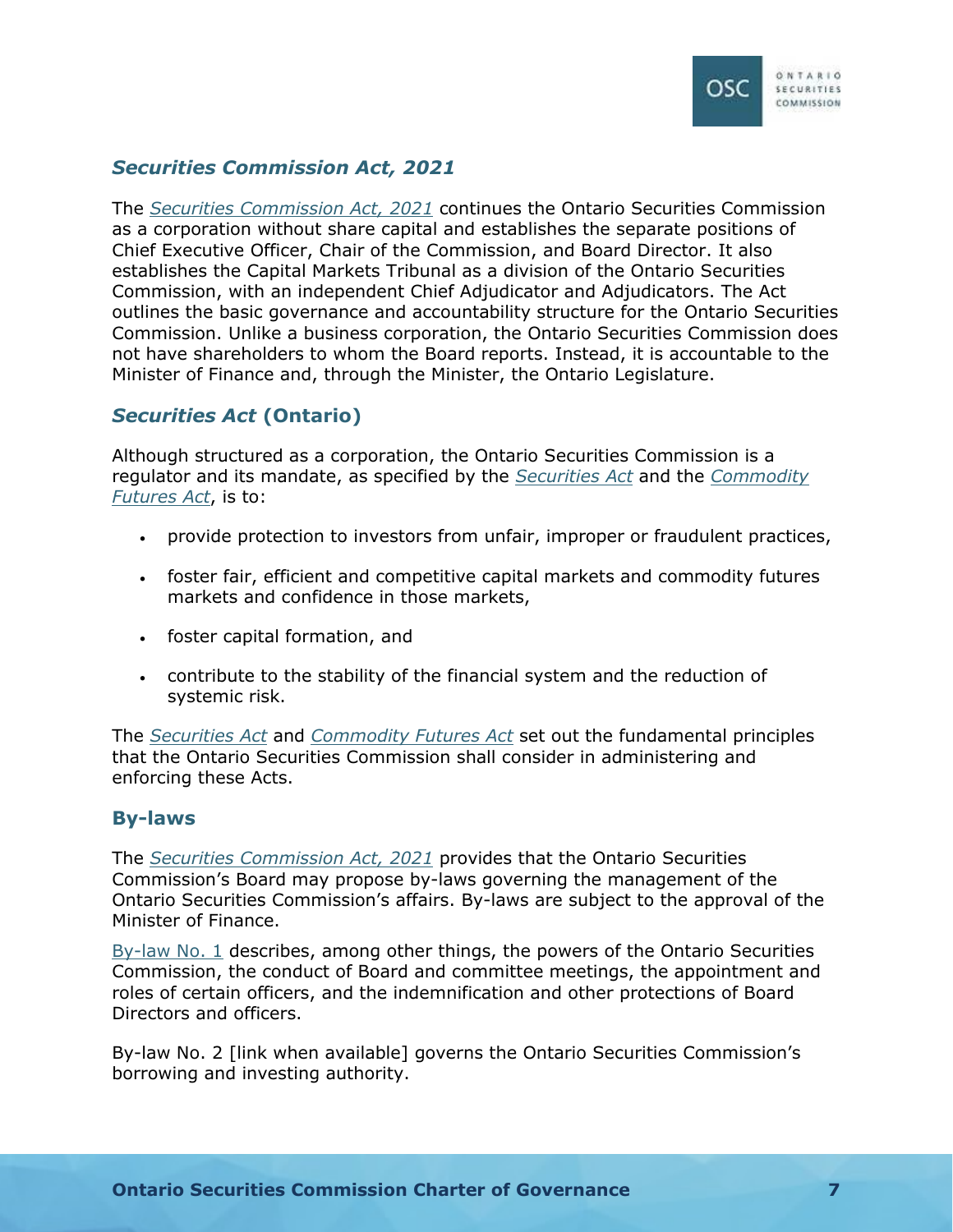

## <span id="page-10-0"></span>**Memorandum of Understanding**

The *[Agencies and Appointments Directive](https://www.ontario.ca/page/agencies-and-appointments-directive)* requires the Ontario Securities Commission to enter into a [Memorandum of Understanding](https://www.osc.ca/en/about-us/domestic-and-international-engagement/domestic-mous/memorandum-understanding-between) with the Minister of Finance that reflects the accountability framework and sets out roles and responsibilities. The [Memorandum of Understanding](https://www.osc.ca/en/about-us/domestic-and-international-engagement/domestic-mous/memorandum-understanding-between) remains in effect until it is renewed, usually every five years.

## <span id="page-10-1"></span>**Board of Directors**

The Commission may have a maximum of twelve Board Directors. The *Securities Commission Act, 2021*, together with By-Law No. 1, provide that the Board be composed of at least three and not more than eleven individuals appointed by the Lieutenant Governor in Council, plus the full-time Chief Executive Officer. The appointee Board Directors are independent of management and are appointed by the Lieutenant Governor in Council on the recommendation of the Minister of Finance. Though they are part-time appointees, they devote as much time as necessary to perform their duties. The Chair of the Commission is designated by the Lieutenant Governor in Council from among those independent Board Directors.



## The Board oversees adherence to the principles established by the Government of Ontario, the [Memorandum of Understanding](https://www.osc.ca/en/about-us/domestic-and-international-engagement/domestic-mous/memorandum-understanding-between), the *[Public Service of Ontario Act, 2006](https://www.ontario.ca/laws/statute/06p35)* and the Ontario Securities Commission [Code of Conduct](https://www.osc.ca/sites/default/files/2020-12/ga_20200915_osc-code-conduct.pdf) relating to ethical

behaviour, accountability, excellence in management, wise use of public funds, high-quality service to the public and fairness in the marketplace.

The Board holds strategic planning and priority setting meetings with management to determine the organization's [Statement of Priorities](https://www.osc.ca/en/about-us/accountability/osc-statement-priorities) and [Business Plan.](https://www.osc.ca/en/about-us/accountability/osc-business-plan)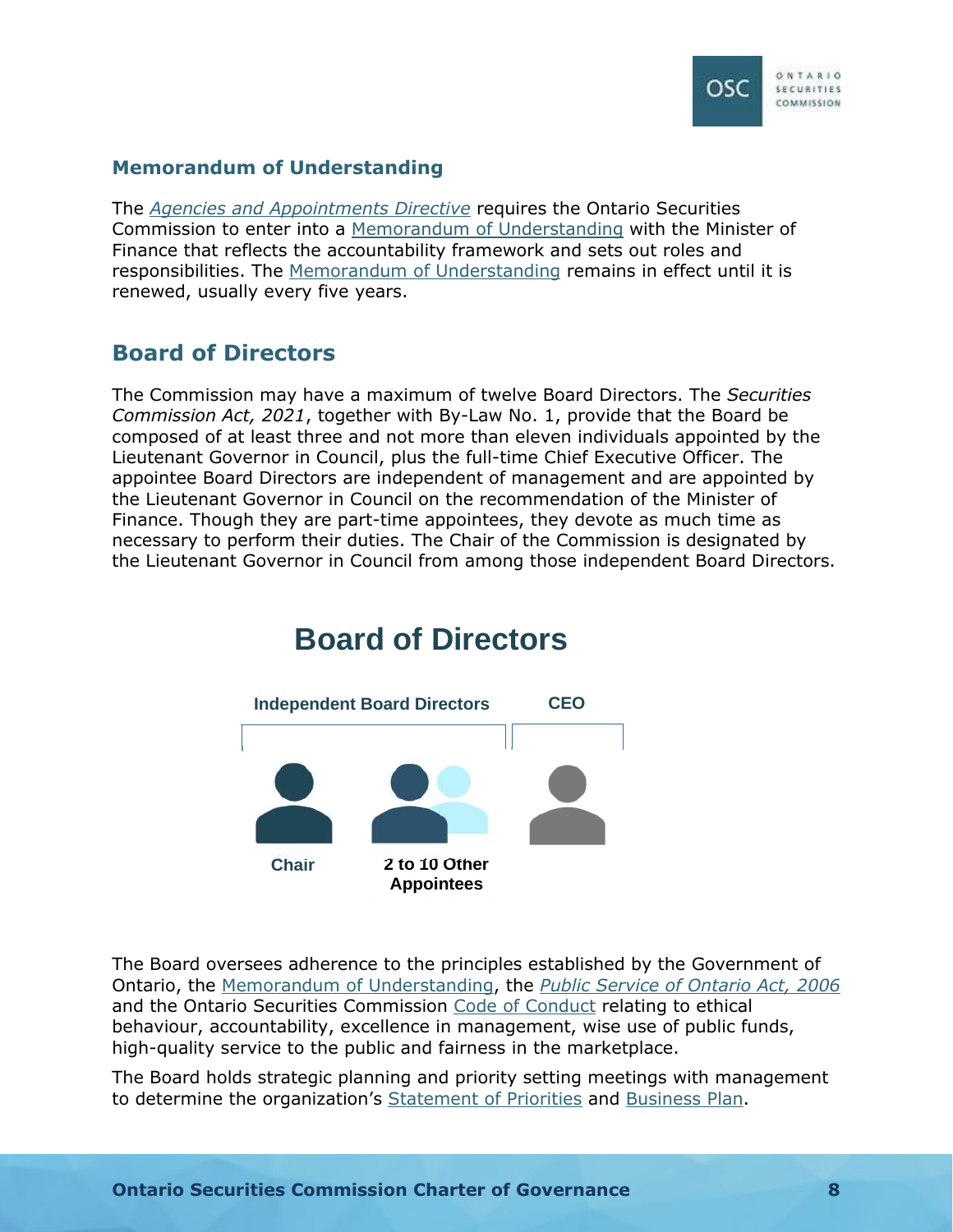

The Board holds regulatory meetings and governance meetings. Through regular and special regulatory meetings, the Board reviews and approves regulatory initiatives, priorities, policies and rules and discusses general oversight of the capital markets. Through quarterly and special governance meetings, the Board manages or supervises the management of the Ontario Securities Commission's affairs, other than matters relating to the Capital Markets Tribunal's adjudicative functions. At both regulatory and governance meetings, the Board holds closed sessions with and without the Chief Executive Officer and the Corporate Secretary.

## <span id="page-11-0"></span>**Appointment and Term**

Each independent Board Director is appointed by the Lieutenant Governor in Council. The Lieutenant Governor in Council also designates one independent Board Director as Chair of the Commission.

Appointments and reappointments are made in accordance with the *[Agencies and](https://www.ontario.ca/page/agencies-and-appointments-directive)  Appointments Directive*[, the](https://www.ontario.ca/page/agencies-and-appointments-directive) [Memorandum of Understanding](https://www.osc.ca/en/about-us/domestic-and-international-engagement/domestic-mous/memorandum-understanding-between) and the procedures of the [Public Appointments Secretariat of the Government of Ontario.](https://www.ontario.ca/page/public-appointments) In accordance with the *[Agencies and Appointments Directive](https://www.ontario.ca/page/agencies-and-appointments-directive)*, government appointments will respect the needs of the entity to which they have been appointed, but will also reflect the diversity of the people in Ontario and the need to deliver services and decisions in a professional, ethical and competent manner.

The *[Agencies and Appointments Directive](https://www.ontario.ca/page/agencies-and-appointments-directive)* provides that a person appointed to a regulatory agency will serve an initial appointment for a period of up to two years, and may be eligible for reappointment for a second term of up to three years and a third term of up to five years. The Ontario Securities Commission has adopted a practice to recommend the reappointment of eligible independent Board Directors for up to two additional terms of two years each, resulting in a possible overall term of six years.

## <span id="page-11-1"></span>**Orientation and Continuing Education**

The Governance & Tribunal Secretariat leads a strategic and comprehensive orientation program for newly appointed Board Directors. The orientation program is modular in design and is provided over time to assist with learning. It includes information about organizational structure, strategic priorities, the policy and rule-making process, risk management, the Ontario Securities Commission [Code of](https://www.osc.ca/sites/default/files/2020-12/ga_20200915_osc-code-conduct.pdf)  [Conduct, conflict management,](https://www.osc.ca/sites/default/files/2020-12/ga_20200915_osc-code-conduct.pdf) and governance framework.

The orientation program provides a valuable opportunity to acquaint new Board Directors with the work of the Ontario Securities Commission and its staff. Board Directors receive technology instruction and are assigned mentors from among the experienced Board Directors. Leaders of the executive, regulatory operations,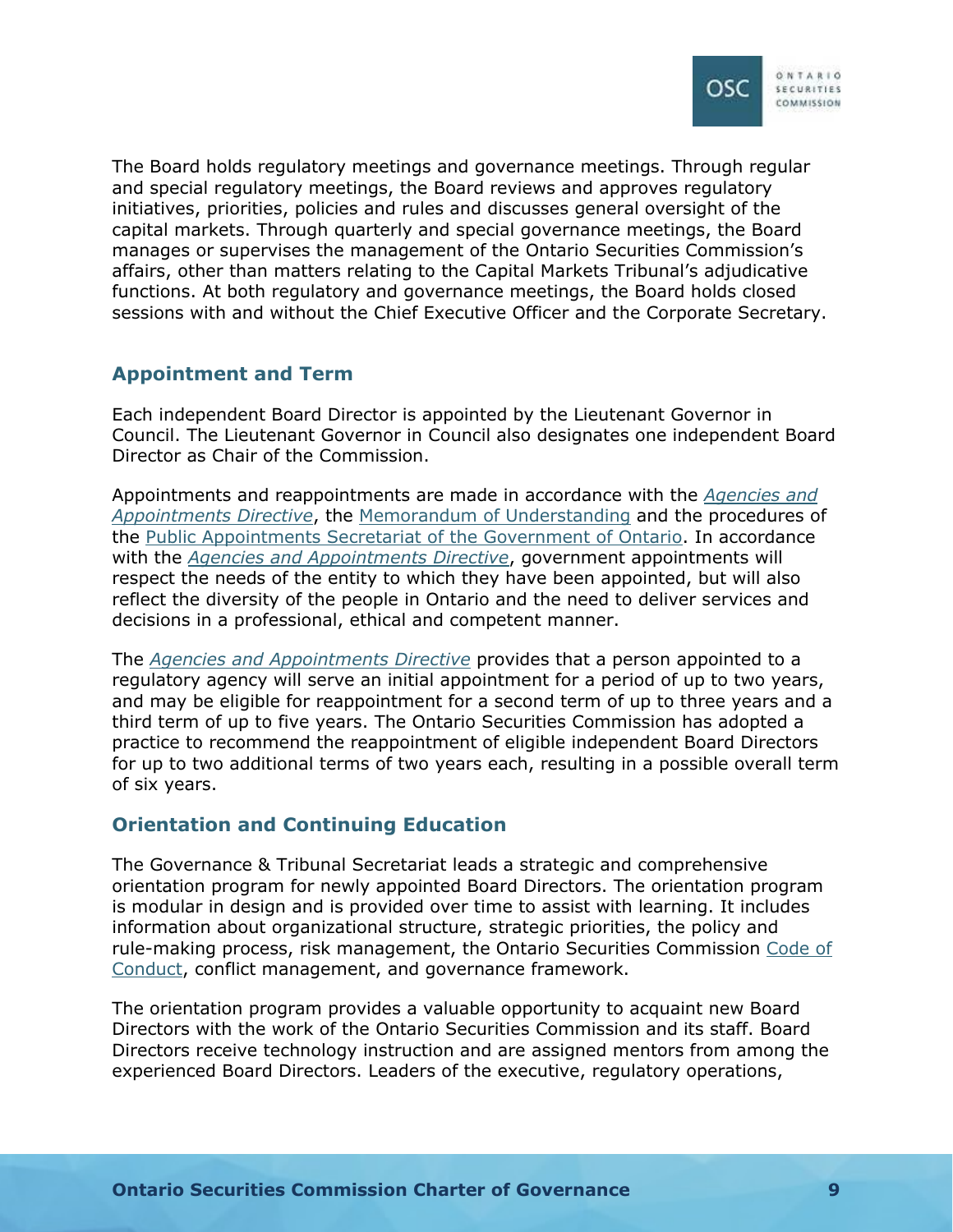

business operations, and governance and advisory branches introduce new Board Directors to the organization's priorities, emerging issues and ongoing work.

On an ongoing basis, Board Directors are briefed on current market and securities industry developments at regulatory meetings and governance meetings. Board Directors also participate in ongoing governance education.

## <span id="page-12-0"></span>**Remuneration**

Independent Board Directors are remunerated in accordance with the *[Agencies and](https://www.ontario.ca/page/agencies-and-appointments-directive)  Appointments Directive.* The *[Public Sector Salary Disclosure Act, 1996](https://www.ontario.ca/laws/statute/96p01a)* requires the disclosure of the total annual remuneration of an appointed Chief Executive Officer, Chair of the Commission, and independent Board Director who receives annual remuneration in excess of \$100,000. Total remuneration, not including expenses, provided to each individual appointee is included in the Ontario Securities Commission [Annual Report.](https://www.osc.ca/en/about-us/accountability/osc-annual-report)

## <span id="page-12-1"></span>**Attributes**

The Ontario Securities Commission strives to ensure Board Directors collectively possess the required mix of skills and experience necessary to enable the Ontario Securities Commission to carry out its mandate and support an accessible, inclusive and innovative approach to stakeholder engagement.

Board Directors have an advanced understanding of the Canadian capital markets. Board Directors maintain an independent perspective and value public service. The integrity, competence and commitment of Board Directors are vital to the discharge of the Ontario Securities Commission's statutory mandate.

The key attributes of Board Directors include:

## **Integrity**

- Adhere to the Ontario Securities Commission [Code of Conduct](https://www.osc.ca/sites/default/files/2020-12/ga_20200915_osc-code-conduct.pdf) and values and promote the highest standards of corporate governance
- Avoid and disclose actual, apparent or potential conflicts of interest
- Value teamwork, diversity and inclusion, and interact respectfully with Board Directors, staff and stakeholders

#### **Competence**

 Possess relevant regulatory experience, including experience relating to markets/exchanges, public policy/regulation, accounting/auditing, investor/public relations, investor education, the financial industry, capital markets, securities law and/or corporate/commercial law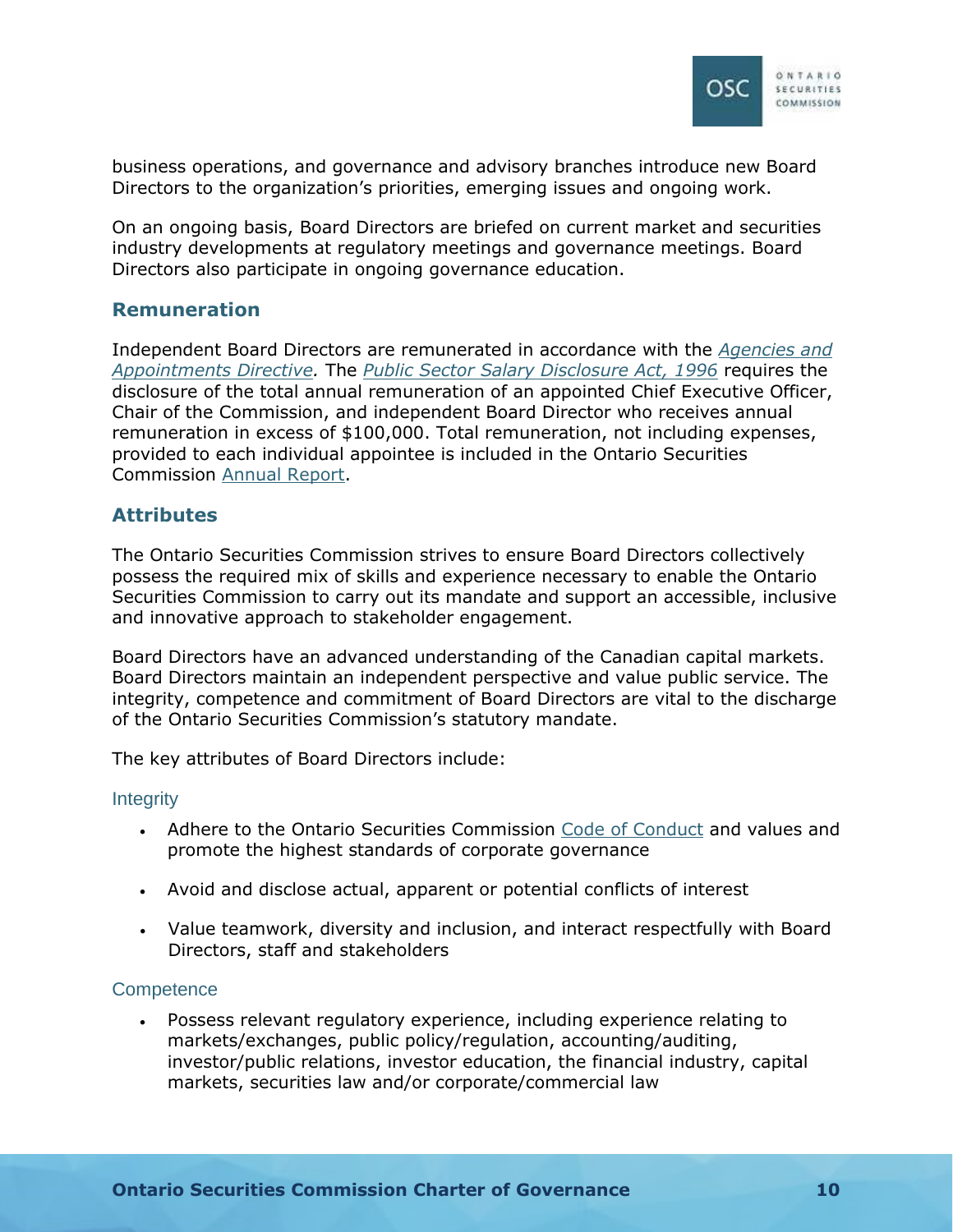

 Possess relevant governance experience, including experience relating to for-profit/not-for-profit boards, public service, executive management positions, risk management, information technology/cybersecurity, human resources/compensation, corporate governance, financial literacy and/or strategic planning

#### **Commitment**

- Demonstrate stewardship of the organization's interests over personal or stakeholder interests
- Allocate the time necessary to fulfill the duties of Board Directors and ensure current or future commitments do not materially interfere with the timely completion of requested or assigned activities
- Prepare for, attend and actively participate in Ontario Securities Commission business

## <span id="page-13-0"></span>**Responsibilities**

The Responsibilities of the Board are set out in further detail in the [Memorandum of](https://www.osc.ca/en/about-us/domestic-and-international-engagement/domestic-mous/memorandum-understanding-between)  Understanding [between the Minister of Finance and the Ontario Securities](https://www.osc.ca/en/about-us/domestic-and-international-engagement/domestic-mous/memorandum-understanding-between)  Commission and include the key responsibilities set out below.

## Leadership

- 1. Setting and approving the goals, objectives, and strategic directions for the Ontario Securities Commission
- 2. Overseeing the implementation of actions that support the goals, objectives and strategic directions of the Ontario Securities Commission
- 3. Directing the development of, and approving, the [Business Plan](https://www.osc.ca/en/about-us/accountability/osc-business-plan) for submission to the Minister of Finance
- 4. Allocating sufficient funding for the proper operation of the Tribunal
- 5. Monitoring the Ontario Securities Commission's activities to ensure they are consistent with the [Business Plan](https://www.osc.ca/en/about-us/accountability/osc-business-plan) and Board-approved budget
- 6. Supervising the Chief Executive Officer to ensure that operational decisions are consistent with the [Business Plan](https://www.osc.ca/en/about-us/accountability/osc-business-plan) and ensuring that the Ontario Securities Commission operates within its approved budget and within all applicable **legislation**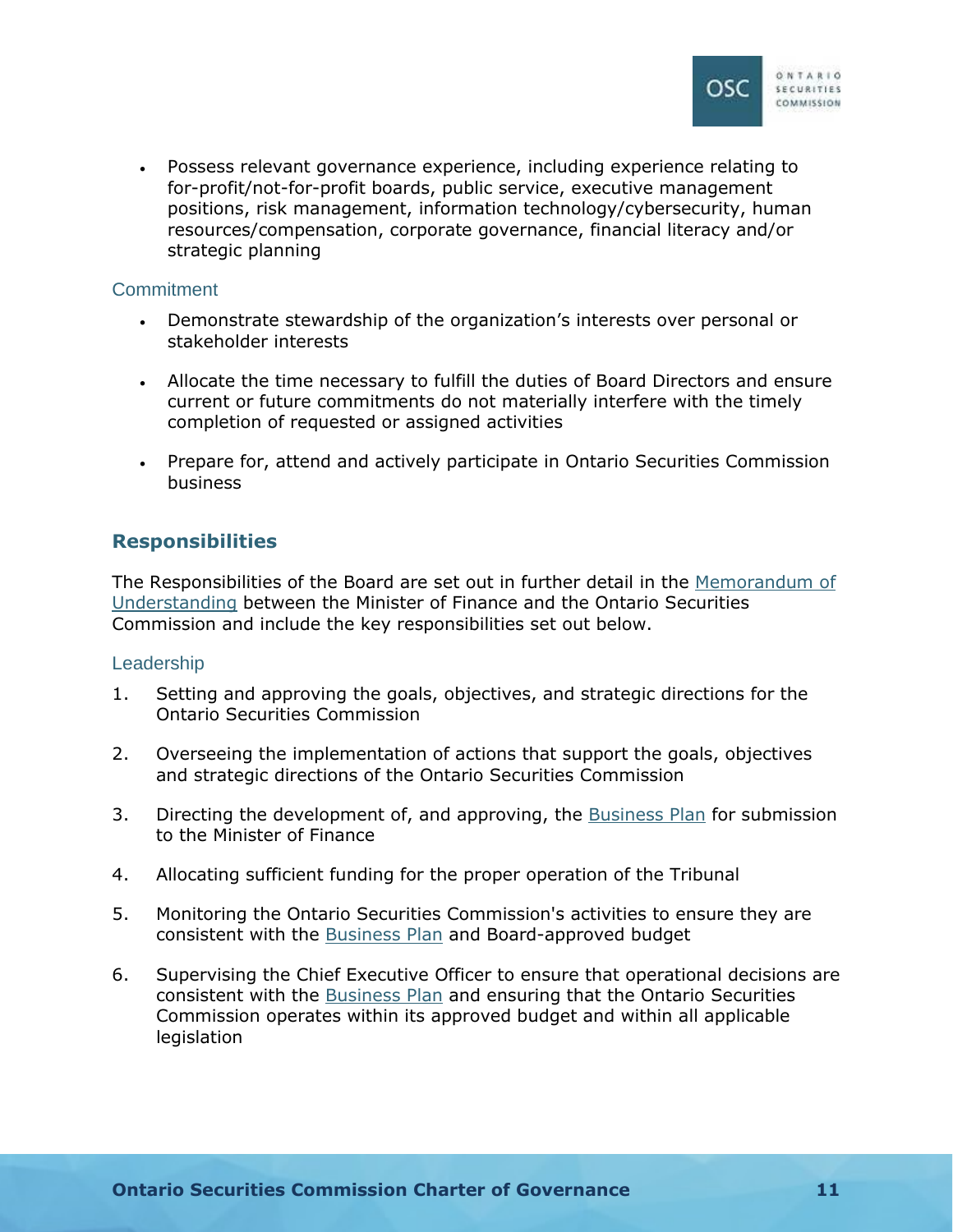

- 7. Providing proactive advice to the Minister of Finance, through the Chair of the Commission, on issues within or affecting the Ontario Securities Commission's mandate and operations
- 8. Engaging advisors as necessary to provide independent advice to the Board at the expense of the Ontario Securities Commission
- 9. Overseeing the proper exercise of any powers and duties delegated by the Board to the Chief Executive Officer, an Executive Director, the Chief Administrative Officer, a Commission branch Director or Deputy Director or other designated Commission staff
- 10. Cooperating with and sharing any relevant information on any risk-based or periodic review directed by the Minister of Finance or Treasury Board/Management Board of Cabinet

### **Regulatory**

- 11. Approving and overseeing the implementation of the Ontario Securities Commission's regulatory initiatives and priorities, making rules that have the force of law and adopting policies that influence the behaviour of capital markets participants
- 12. Overseeing the development of rules in accordance with the process and the requirements set out in the *[Securities Commission Act, 2021](https://www.ontario.ca/laws/statute/21s08)*, the *[Securities](https://www.ontario.ca/laws/statute/90s05)  Act* and the *[Commodity Futures Act](https://www.ontario.ca/laws/statute/90c20)* [and the scope of rule-making authority set](https://www.ontario.ca/laws/statute/90s05)  out in those Acts and related legislation
- 13. Ensuring that stakeholders are consulted, as appropriate, on the Ontario Securities Commission's goals, objectives and strategic directions, and on any potential rulemaking or policy initiative by the Commission that will have an impact on Ontario's capital markets

#### **Governance**

- 14. Governing the affairs of the Ontario Securities Commission within its mandate
- 15. Overseeing the management of the affairs of the Ontario Securities Commission so as to fulfil its mandate
- 16. Ensuring that the Ontario Securities Commission is governed in an effective and efficient manner
- 17. Ensuring that the Ontario Securities Commission has controls and processes in place to ensure the Commission uses funds with integrity and honesty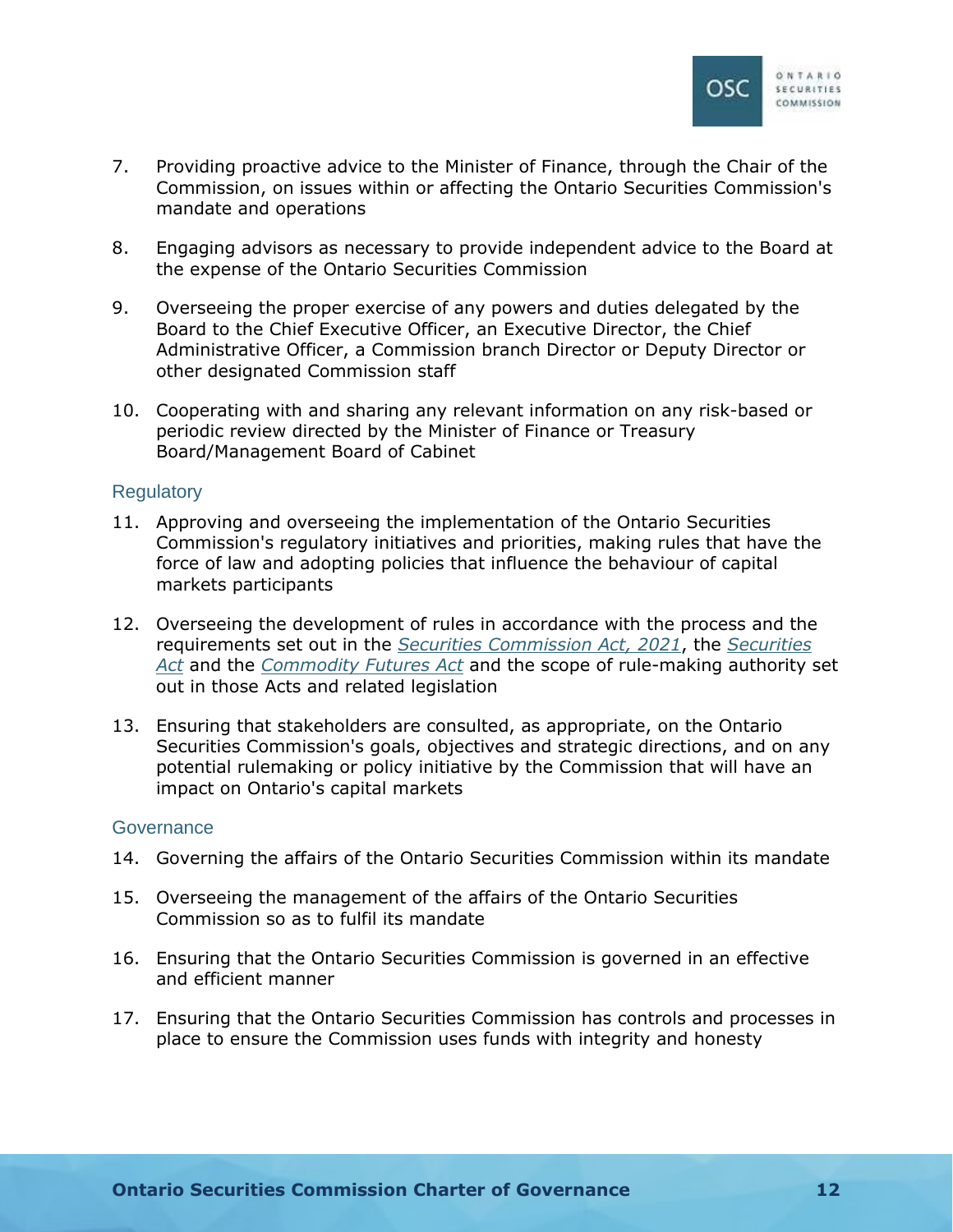

- 18. Directing the development of an appropriate risk management framework and plan and arranging for risk-based reviews and audits of the Ontario Securities Commission as needed
- 19. Appointing the Chief Executive Officer to the Ontario Securities Commission after the first two years after the *[Securities Commission Act, 2021](https://www.ontario.ca/laws/statute/21s08)* comes into force
- 20. Setting performance objectives for the Chief Executive Officer during the first two years after the *[Securities Commission Act, 2021](https://www.ontario.ca/laws/statute/21s08)* comes into force. Thereafter, the Board will set both the Chief Executive Officer's performance objectives and remuneration terms linked to these objectives.
- 21. Evaluating the performance of the Chief Executive Officer pursuant to performance criteria established by the Board
- 22. Approving significant expenditures that exceed threshold amounts set by the Board
- 23. Establishing and overseeing performance measures, targets and management systems for monitoring and assessing the Ontario Securities Commission's performance
- 24. Directing corrective action to address improper functioning or operations of the Ontario Securities Commission, if needed
- 25. Establishing appropriate Board committees and oversight mechanisms for the effective management, governance and accountability of the Board
- 26. Directing the preparation of, and approving, the Ontario Securities Commission's [Annual Report](https://www.osc.ca/en/about-us/accountability/osc-annual-report) for submission to the Minister of Finance for approval
- 27. Approving the Ontario Securities Commission's reports and reviews that may be requested by the Minister of Finance for submission to the Minister
- 28. Subject to the approval of the Minister of Finance and pursuant to the *[Securities Commission Act, 2021](https://www.ontario.ca/laws/statute/21s08)*, the *[Securities Act](https://www.ontario.ca/laws/statute/90s05)* and the *[Commodity](https://www.ontario.ca/laws/statute/90c20)  Futures Act*[, making by-laws governing a variety of corporate matters](https://www.ontario.ca/laws/statute/90c20)
- 29. Approving the [Memorandum of Understanding,](https://www.osc.ca/en/about-us/domestic-and-international-engagement/domestic-mous/memorandum-understanding-between) and any amendments to the Memorandum of Understanding, and authorizing the Chair of the Commission to sign the Memorandum of Understanding, or any amendments to the Memorandum of Understanding, on behalf of the Ontario Securities Commission
- 30. Approving changes to this Charter of Governance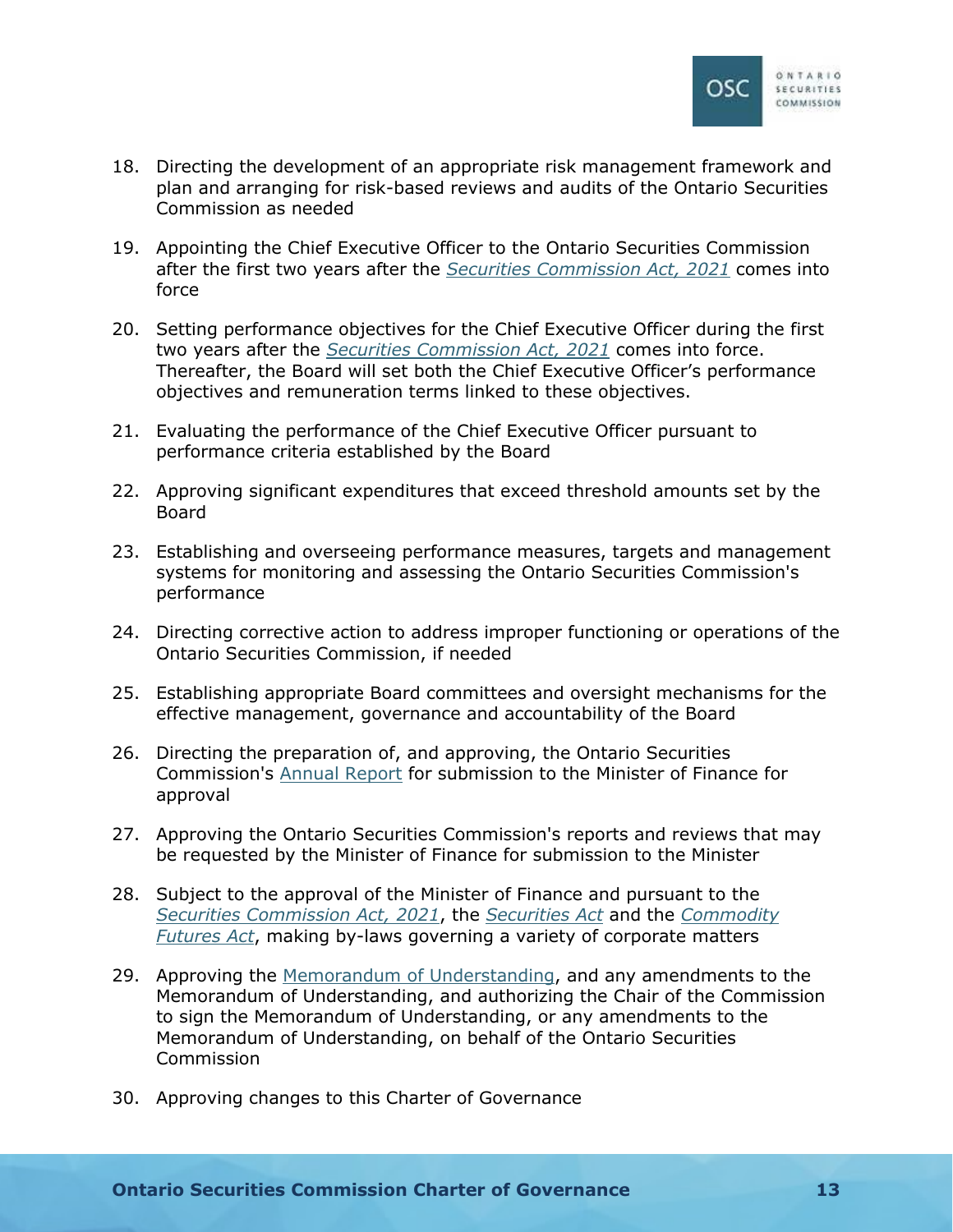

31. Adopting a communications policy for the Ontario Securities Commission

## <span id="page-16-0"></span>**Chair of the Commission**

The Lieutenant Governor in Council shall, on the recommendation of the Minister of Finance, designate an independent Board Director as Chair of the Commission. The Chair reports to the Minister of Finance. The Chair is a part-time appointee.

### **Responsibilities**

The Chair's responsibilities may be set forth in the *[Securities Act](https://www.ontario.ca/laws/statute/90s05)*, the regulations made under the *[Securities Act](https://www.ontario.ca/laws/statute/90s05)*, the [Memorandum of Understanding](https://www.osc.ca/en/about-us/domestic-and-international-engagement/domestic-mous/memorandum-understanding-between), [by-laws](https://www.osc.ca/en/about-us/governance/osc-law-no-1) and [government directives and policies](https://www.ontario.ca/page/sharing-government-directives-policies), and include the key responsibilities set out below. The Chair also carries out any other functions and duties under authority delegated by the Board.

## **Leadership**

- 1. Providing leadership to the Board and ensuring that the Board carries out its responsibilities for decisions regarding the Ontario Securities Commission
- 2. Providing leadership to the Ontario Securities Commission by working with the Board to set and approve the goals, objectives and strategic directions within the Commission's mandate
- 3. Fulfilling the role of Ethics Executive for government appointees, promoting ethical conduct and ensuring that those individuals are informed of their responsibilities and familiar with the ethical rules to which they are subject
- 4. Providing orientation to the Board with regard to the mandate of the Ontario Securities Commission, as well as the government's priorities and policy directions for the Commission
- 5. Chairing governance meetings and regulatory meetings, including the management of the agenda by working with the Board, the Chief Executive Officer and the Corporate Secretary
- 6. Working with the Corporate Secretary to promote Board cohesion and an understanding of Board and committee responsibilities, and ensuring Board Directors work together in a spirit of cooperation
- 7. Ensuring that the Board is advised and informed about any consultations or communications with the Minister or the Ministry of Finance
- 8. Subject to the oversight and recommendations of the Board, monitor the activities and performance of the Ontario Securities Commission and report to the Minister of Finance regularly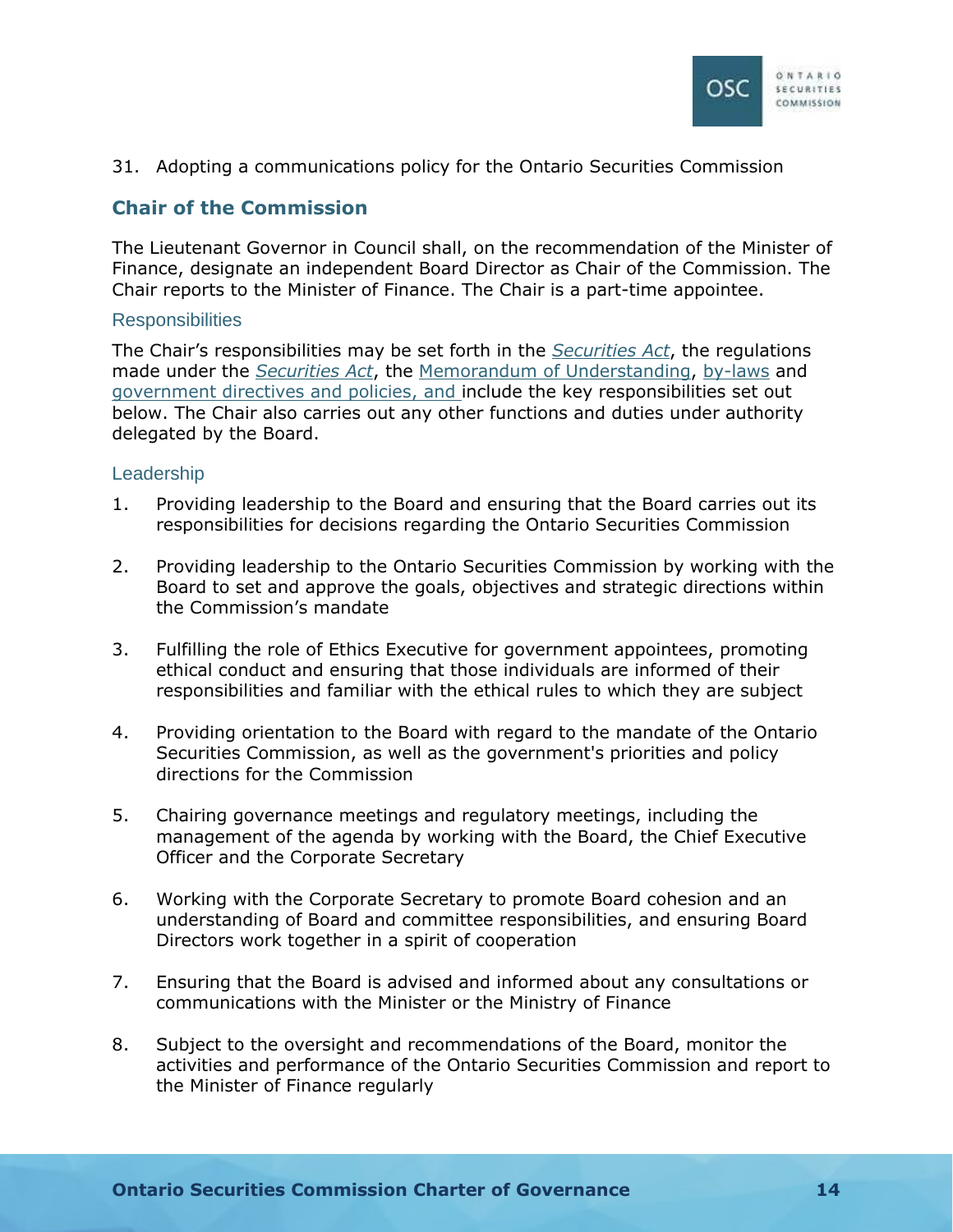

- 9. In conjunction with the Chief Executive Officer, inform the Minister of Finance, in a timely manner, of significant or contentious matters regarding the Ontario Securities Commission that are likely to be of interest to the Minister, or that are likely to be raised in the legislature or the media. This does not include discussing or exchanging confidential information about current, past or future investigations, cases or proceedings before staff of the Ontario Securities Commission, the Capital Markets Tribunal or the courts
- 10. Complying with information requests made by the Minister or the Deputy Minister of Finance. This does not include discussing or exchanging confidential information about current, past or future investigations, cases or proceedings before staff of the Ontario Securities Commission, the Capital Markets Tribunal or the courts
- 11. In conjunction with the Chief Executive Officer as appropriate, ensuring timely communications with the Minister of Finance regarding any issues or events that may reasonably be expected to concern the Minister in the exercise of the Minister's responsibilities relating to the Ontario Securities Commission
- 12. In conjunction with the Chief Executive Officer, as appropriate, consulting with the Minister of Finance in advance regarding any activity which may reasonably have an impact on the government and Ministry's policies, directives or procedures, or on the Ontario Securities Commission's mandate, powers or responsibilities
- 13. Cooperating with any review or audit of the Ontario Securities Commission directed by the Minister of Finance or Treasury Board/Management Board of Cabinet; providing both the Minister and the President of Treasury Board with a copy of every audit report, a copy of the Commission's response to each report, and any recommendation in the report; and advising the Minister annually on any outstanding audit recommendations
- 14. Exercising any powers and duties in the capacity as the designated head of the institution for the *[Freedom of Information and Protection of Privacy Act](https://www.ontario.ca/laws/statute/90f31)* purposes

#### **Regulatory**

15. Overseeing the provision of high-quality regulatory services that foster competitiveness and innovation in Ontario's capital markets, while protecting investors, fostering fair, efficient and competitive capital markets and enhancing confidence in capital markets, fostering capital formation, and contributing to the stability of the financial system and the reduction of systemic risk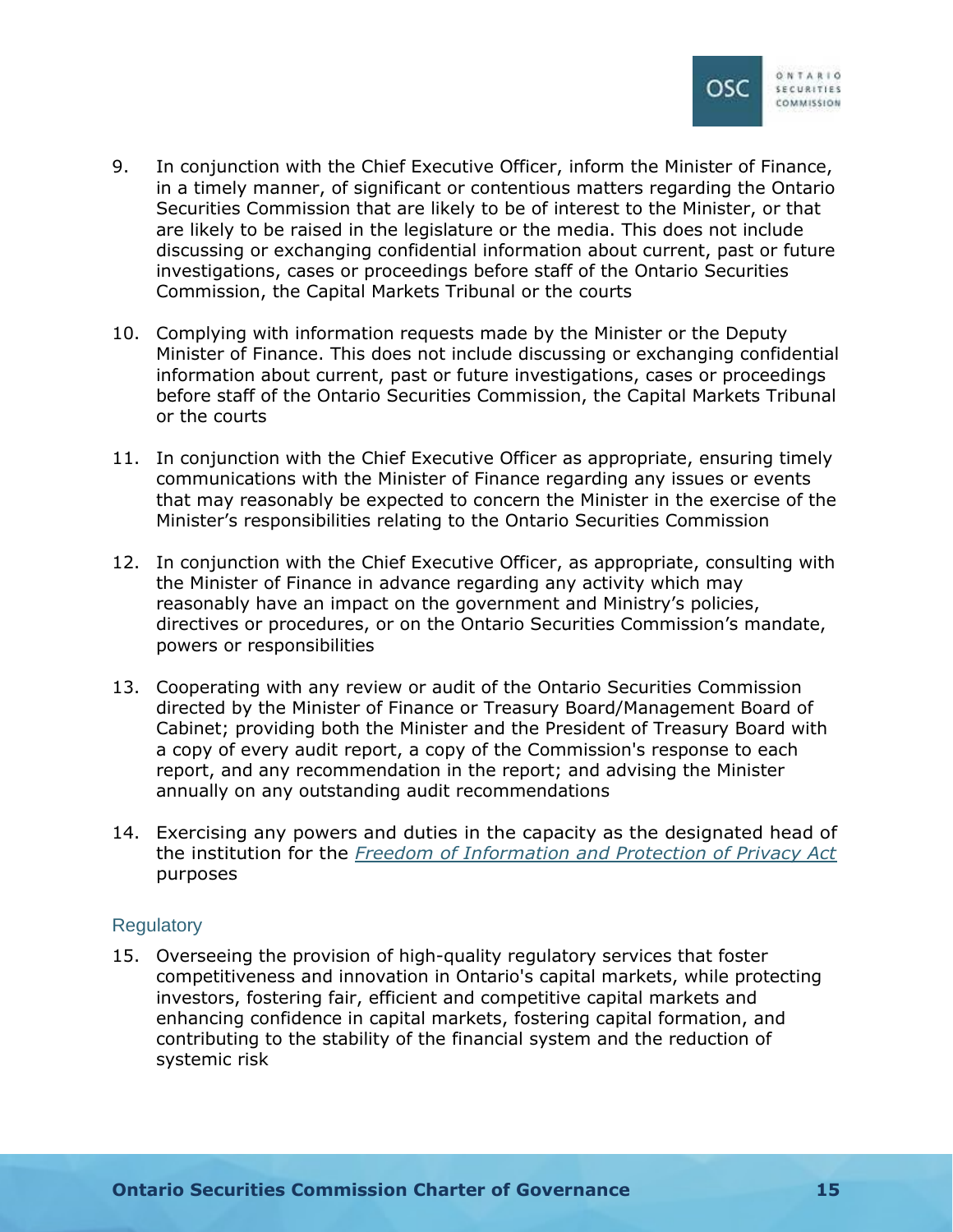

16. In conjunction with the Chief Executive Officer, ensure that regular updates on rule-making activity are provided to the Ministry of Finance, including proposed rules in development but not yet posted for public consultation

### **Governance**

- 17. Ensuring an appropriate framework is in place for compliance with legislative and governmental policy obligations
- 18. Ensuring that conflict of interest rules that the Ontario Securities Commission is required to follow are in place for appointees and staff of the Commission
- 19. Working with the Corporate Secretary to manage the corporate governance system and plan and organize related activities in accordance with the highest standards of corporate governance, including:
	- a. preparation for and the conduct of governance and Board committee meetings
	- b. quality and timeliness of the information that is provided to Board **Directors**
	- c. formation of Board committees and the integration of their activities with the work of the Board
	- d. recommendations to the Board regarding the appointment of Board committee chairs and committee members
	- e. evaluation of the Board's effectiveness and the implementation of improvements
	- f. Board Director recruitment, orientation and ongoing development
- 20. Keeping the Minister of Finance informed of upcoming Board appointment vacancies and communicating the recommendations of the Chair on candidates for appointment or re-appointment to the Board
- 21. Reviewing and approving claims for per diems and travel expenses for Board **Directors**
- 22. On behalf of the Commission, submitting the Ontario Securities Commission's [Business Plan,](https://www.osc.ca/en/about-us/accountability/osc-business-plan) budget, [Annual Report](https://www.osc.ca/en/about-us/accountability/osc-annual-report) and financial reports, to the Minister of Finance
- 23. Working with the Chief Adjudicator to ensure integration of the Capital Markets Tribunal's contribution of necessary information into the Ontario Securities Commission's [Business Plan](https://www.osc.ca/en/about-us/accountability/osc-business-plan) and [Annual Report](https://www.osc.ca/en/about-us/accountability/osc-annual-report)

## <span id="page-18-0"></span>**Board Committees**

The Board has delegated certain oversight responsibilities to its standing committees while retaining decision-making authority. The Board's four standing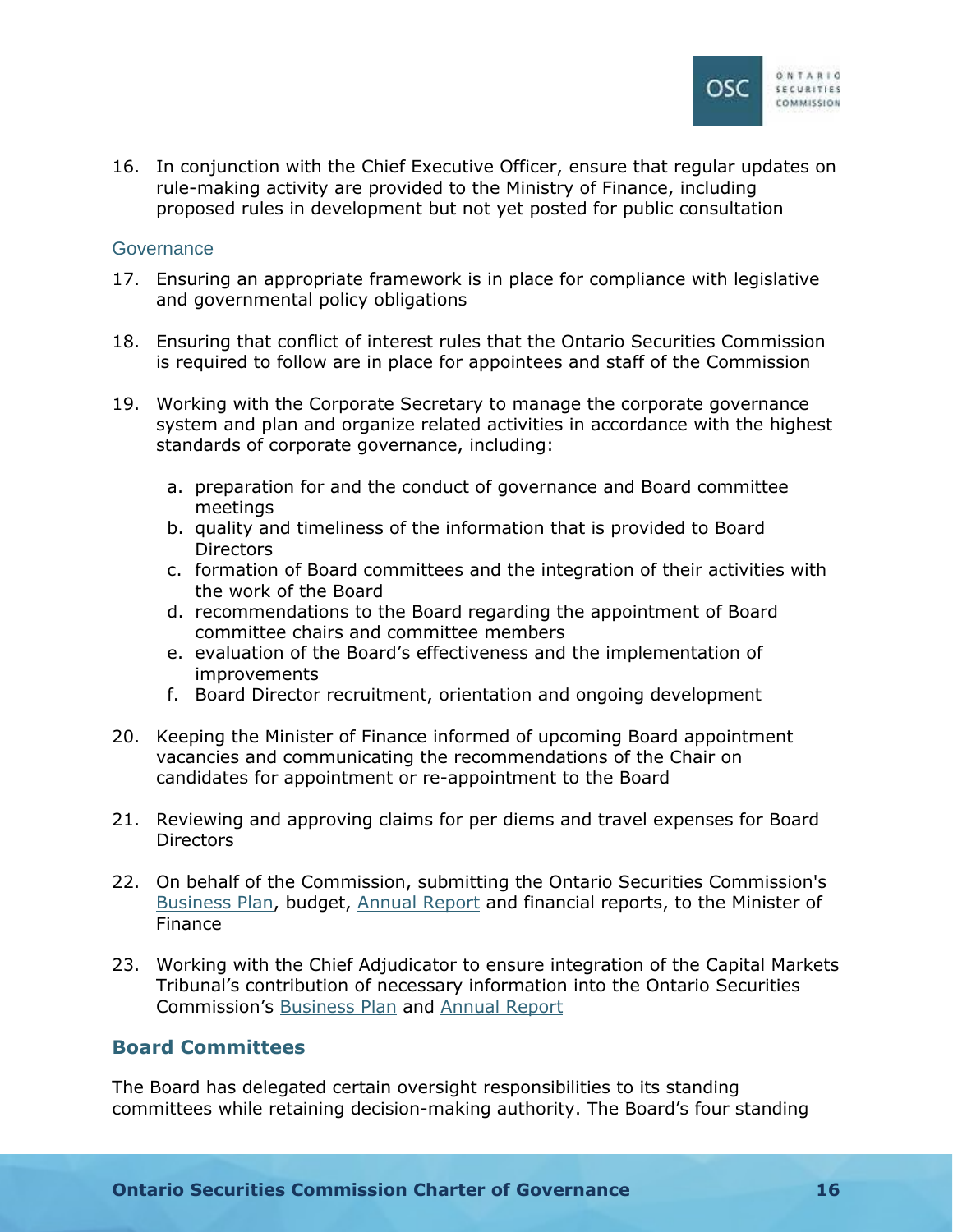

committees are the Audit and Finance Committee, Governance and Nominating Committee, Human Resources and Compensation Committee, and Risk Committee.

#### Committee Establishment

Each Board committee is established pursuant to [By-law No. 1](https://www.osc.ca/en/about-us/governance/osc-law-no-1) to assist the Board in fulfilling its oversight responsibilities.

#### Committee Membership

Each Board committee is comprised of three or more independent Board Directors. Committee members are appointed by the Board on the recommendation of the Chair of the Commission. The Chair may be appointed to one or more Board committees.

The Board reviews each committee's membership and considers renewing membership or making any changes in appointments as recommended by the Chair of the Commission at the first regular governance meeting immediately following March 31 of each year. The Board may also appoint one or more independent Board Directors to fill committee vacancies or make additional committee appointments throughout the year.

Some committees have additional membership requirements:

- Audit and Finance Committee All members of the Audit and Finance Committee shall be financially literate, and at least one member shall have auditing, accounting or other related financial management expertise, as the Board shall determine. Financial literacy includes the ability to read and understand financial statements that present the breadth and complexity of the issues raised by the Ontario Securities Commission's financial statements
- Governance and Nominating Committee The Chair of the Commission serves as a member of the Governance and Nominating Committee
- Risk Committee The members of the Risk Committee shall include the committee chairs of the Audit and Finance Committee, Governance and Nominating Committee, and the Human Resources and Compensation Committee

## Committee Chair

The committee chair is appointed by the Board on recommendation of the Chair of the Commission and is rotated amongst qualified committee members, as deemed appropriate.

The committee chair shall:

 Chair all committee meetings or otherwise designate a committee member as acting committee chair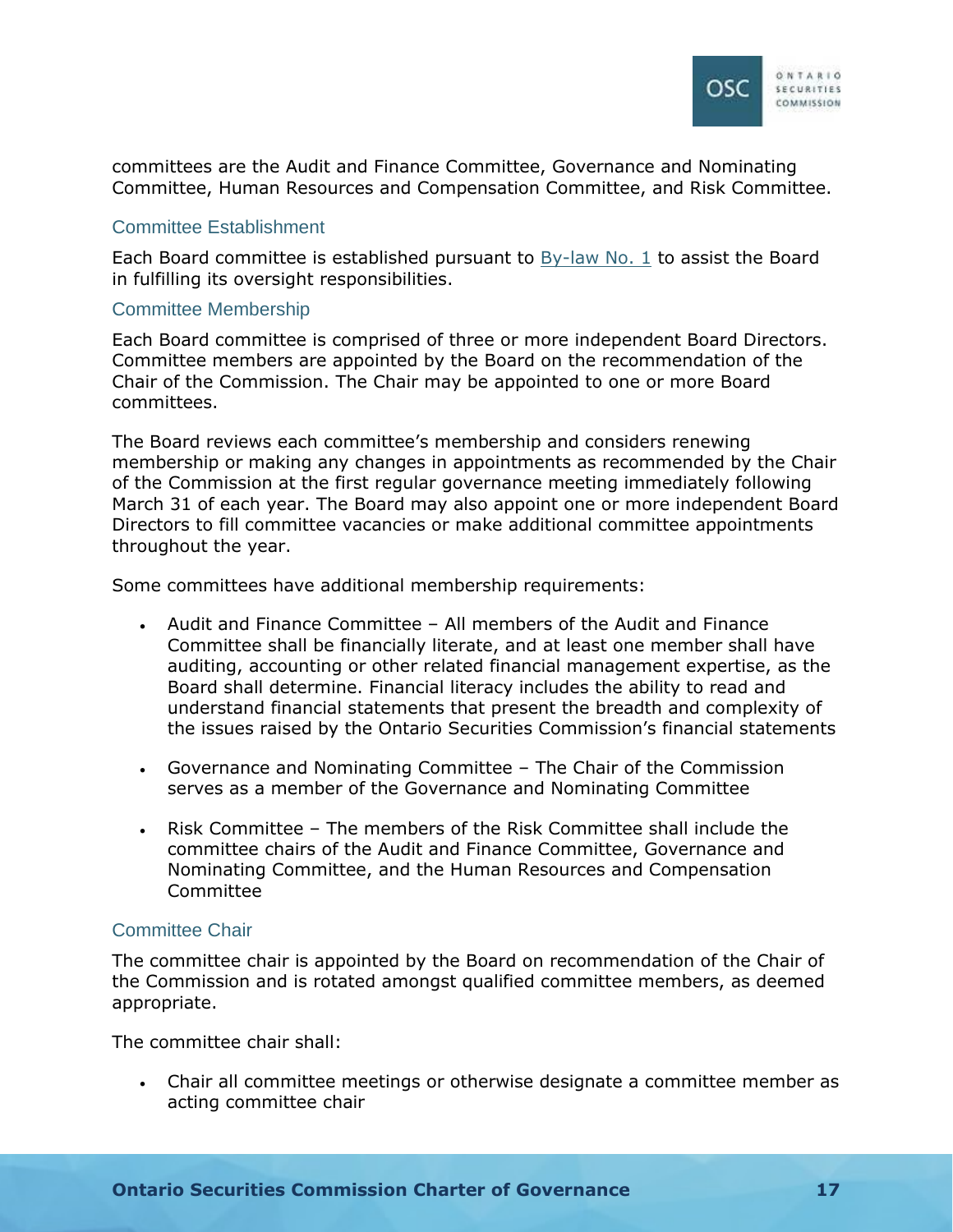

- Confirm whether quorum is present at committee meetings
- Meet annually with the Chair of the Commission and Corporate Secretary to review the committee's deliverables and any other matters that the Chair or committee chair considers appropriate
- In advance of each meeting, review the committee's agenda with the Corporate Secretary
- Report to the Board on the activities and recommendations of the committee
- Monitor the fulfillment of the committee's responsibilities

## Corporate Secretary & Director, Governance & Tribunal Secretariat

The Corporate Secretary acts as the secretary of and counsel to each Board committee. The Corporate Secretary, or their designate, records and maintains minutes of all proceedings of each committee and provides minutes of all committee meetings to be made available to the Board, following their approval by each committee. The Corporate Secretary may designate a counsel of the Governance & Tribunal Secretariat to further support each Board committee.

### Committee Meetings

Each Board committee shall meet as frequently as necessary, but not less than quarterly.

Each committee chair may call additional meetings and shall call a meeting when requested to do so by a member of the committee, the Chair of the Commission, the Chief Executive Officer, an Executive Director, or the Chief Administrative Officer.

The Chair of the Commission is entitled to attend all Board committee meetings. Unless appointed as a committee member, the Chair of the Commission is not considered a committee member and does not have voting power.

The Chief Executive Officer and Chief Administrative Officer are entitled to attend meetings of the Audit and Finance Committee, Human Resources and Compensation Committee, and Risk Committee. The Executive Directors are entitled to attend meetings of the Risk Committee.

Each committee may hold closed sessions with individuals as determined by the committee. The committee shall hold a closed session with the Chair of the Commission, if present. The Corporate Secretary and legal counsel who support each Board committee may attend closed sessions. Each meeting shall end with a closed session at which only committee members are present.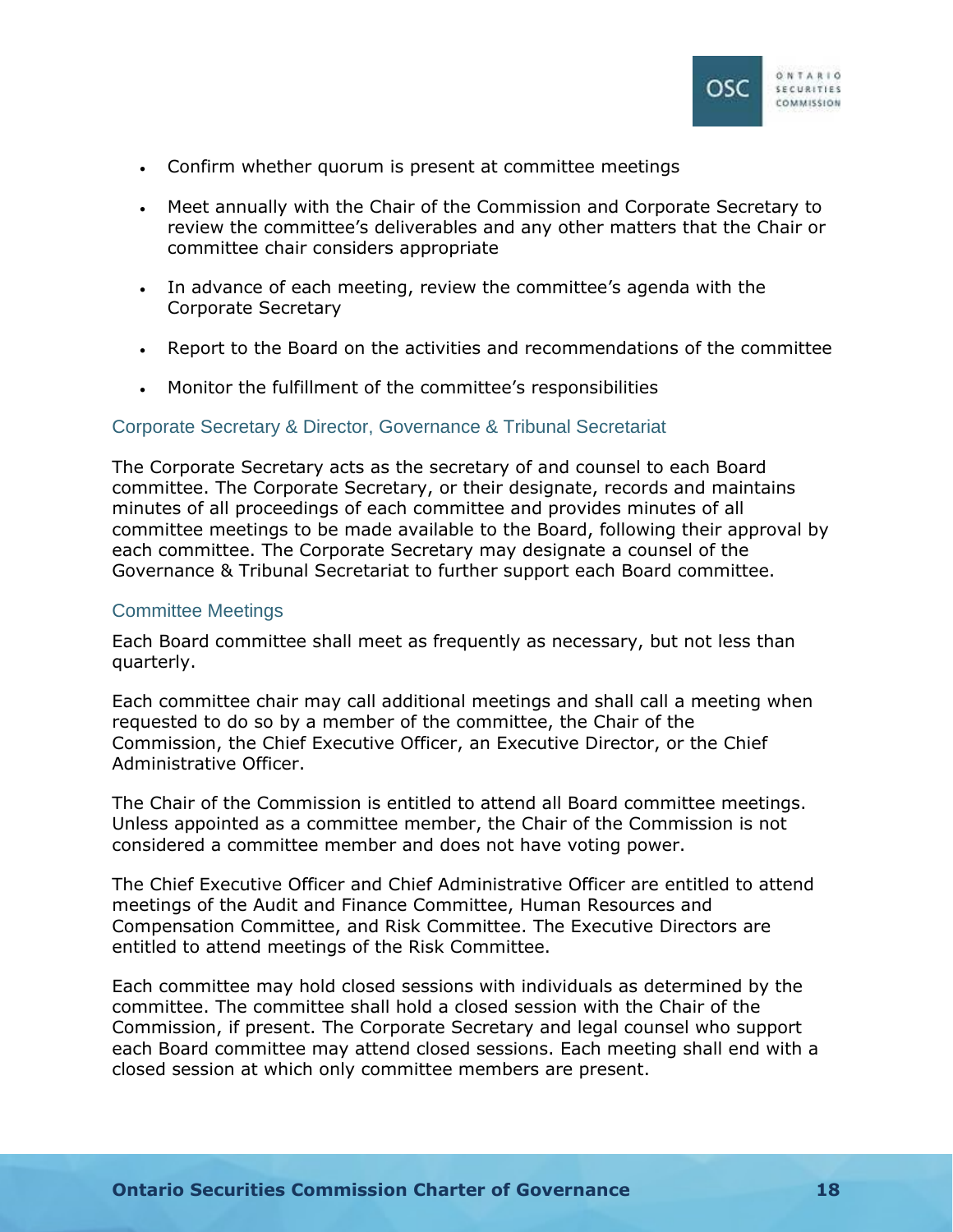

Notice of any committee meeting must be given by the Corporate Secretary to committee members, the Chair of the Commission and, as required, the Chief Executive Officer, Executive Directors, and Chief Administrative Officer, not less than 48 hours prior to the time of the meeting, absent exceptional circumstances.

### Committee Quorum

A majority (more than half) of the voting committee members will constitute a quorum of each committee. Any powers of a committee to approve items or make recommendations to the Board can only be exercised at a meeting at which quorum is present and by a majority vote. Such committee powers may also be exercised by written resolution approved by all voting committee members.

If quorum is not present or is lost during a meeting, the minutes shall reflect the absence of quorum, but the committee may continue to discuss agenda items. No powers of the committee may be exercised after quorum is lost, but may be exercised if quorum is returned.

#### Committee Powers

Each committee may make recommendations to the Board, but does not have approval authority unless provided by this Charter of Governance.

As needed, Board committees may approve changes to documents, policies or procedures where changes are mandated, minor, stylistic or grammatical in nature.

With the Board's approval, each committee may retain any outside advisor at the expense of the Ontario Securities Commission and on terms and conditions approved by the Board.

## Committee Governance Review

Each committee shall conduct an annual review of the adequacy of the committee's purposes and responsibilities and the content in common to all committees under the Board Committees section of this Charter of Governance, and shall submit any proposed amendments to the Governance and Nominating Committee for consideration.

## Committee Reporting

The committee chair shall report orally to the Board on the activities of the committee, including about any significant risks overseen by the committee, and any approvals or recommendations made by the committee, at the next regular governance meeting following each committee meeting. Each committee shall report in writing to the Board annually.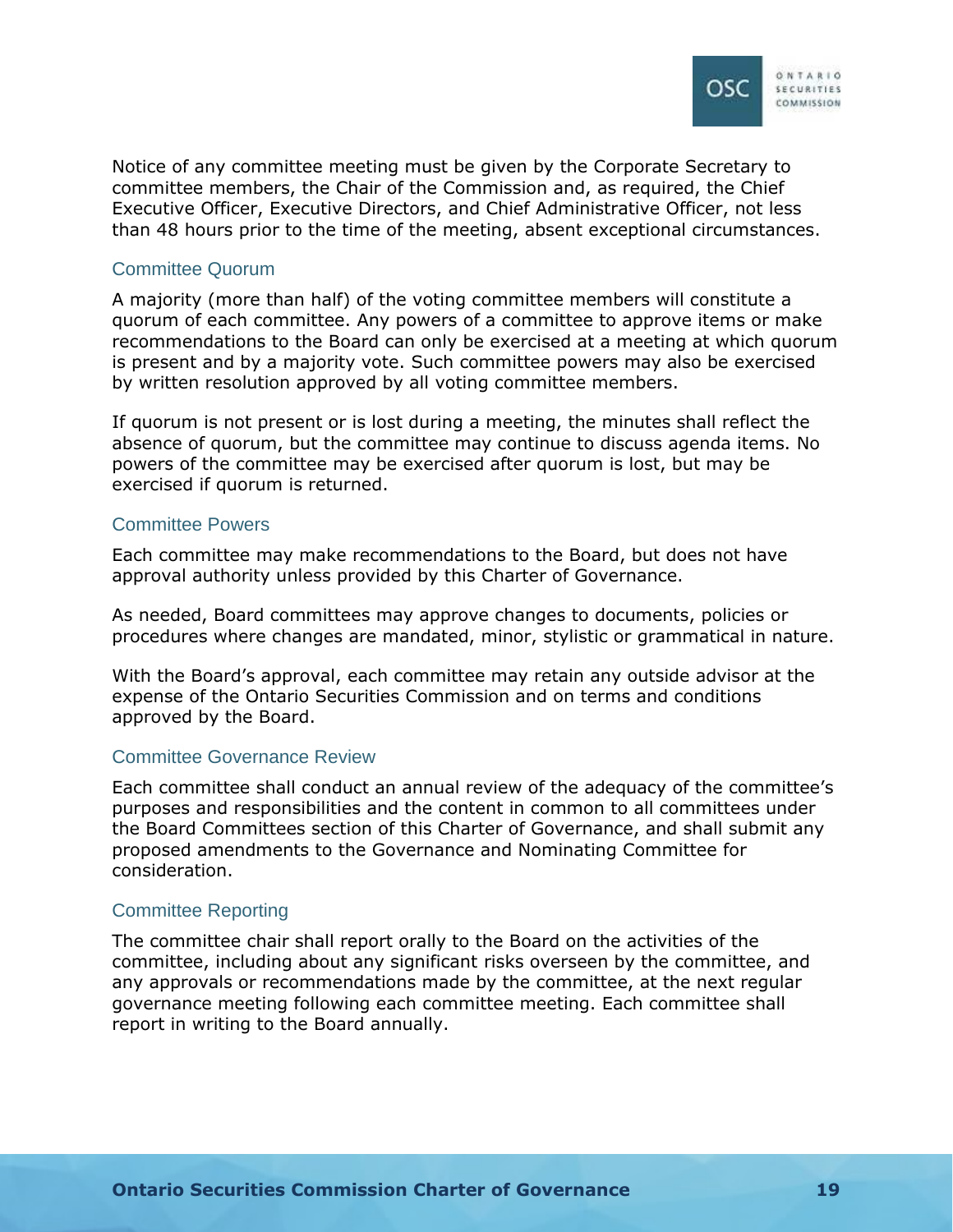

## <span id="page-22-0"></span>**Audit and Finance Committee**

## <span id="page-22-1"></span>Purpose

The Audit and Finance Committee is responsible for the oversight of the Ontario Securities Commission's financial affairs and financial risk, including the review and reporting of financial statements and public disclosure, financial reporting, budget and analysis, internal controls and the external audit process.

Management is responsible for the preparation, presentation and integrity of the financial statements and for maintaining appropriate accounting and financial reporting principles and policies, and internal controls and procedures designed to ensure compliance with generally accepted accounting principles and applicable laws and regulations.

## <span id="page-22-2"></span>Responsibilities

### Financial Statements and Public Disclosure

Annually:

- 1. Review with management and the external auditor:
	- a. the draft annual financial statements and make a recommendation regarding the draft financial statements to the Board, including:
		- the accounting treatment of significant risks and uncertainties
		- key estimates and judgments of management that may be material to the Ontario Securities Commission's financial reporting
		- management's explanation of all significant variances between comparative reporting periods and approved operating and capital budgets
	- b. management's discussion and analysis
	- c. the draft annual financial statements of the Canadian Securities Administrators National Systems Financial Statement

#### Quarterly:

- 2. Review with management the draft quarterly financial statements and related reports as required to be reported under the Ontario Securities Commission's financial policies and procedures and make a recommendation regarding the draft quarterly financial statements and related reports to the Board. The review should include:
	- the accounting treatment of significant risks and uncertainties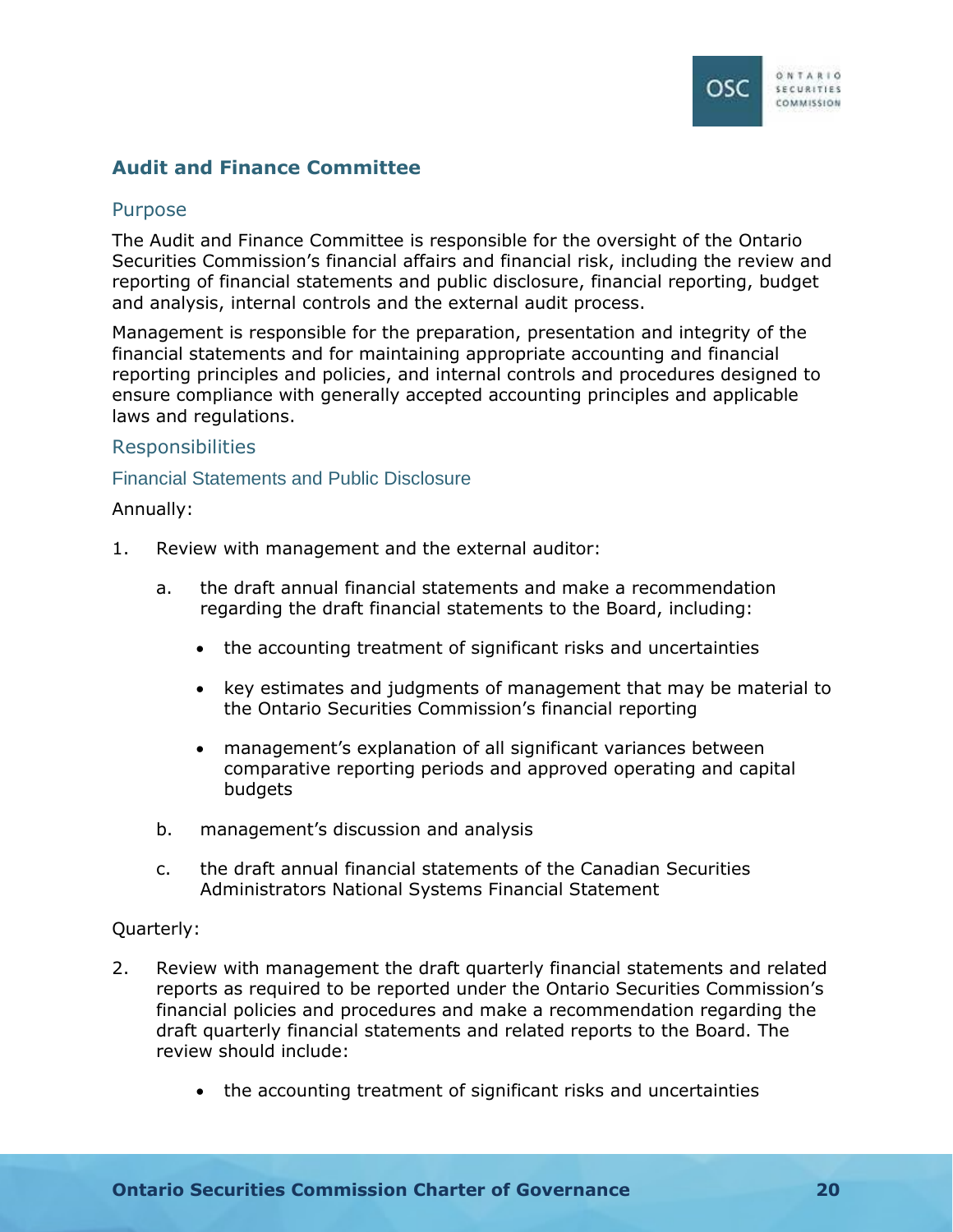

- key estimates and judgments of management that may be material to the Ontario Securities Commission's financial reporting
- financial results including management's explanation of all significant variances between comparative reporting periods and approved operating and capital budgets
- the status and performance of the Ontario Securities Commission's line of credit and investments in the Ontario Securities Commission's reserve fund, where applicable
- 3. Receive confirmation from management that the financial statements, along with all other financial information, fairly present in all material respects the financial condition, results of operations and cash flows as of the date or periods presented in the statements

## Financial Reporting

### Annually:

- 4. Review reports on any litigation matters that could significantly affect the financial condition of the Ontario Securities Commission and, where the financial condition could be significantly affected, make recommendations with respect to such matters to the Board
- 5. Review the assumptions to be used in preparing the actuarial calculations for the Ontario Securities Commission provided supplemental unfunded defined benefit pension plans
- 6. Review the actuary's report on the performance of the Ontario Securities Commission provided supplemental unfunded defined benefit pension plans and any other issues relevant to such plans

#### Quarterly:

7. Review reports from management on the Ontario Securities Commission's procurement and contracting activities

## As needed:

8. Review with management or the Internal Auditor significant financial reporting matters arising during the fiscal period and the method of resolution, and make recommendations to the Board as necessary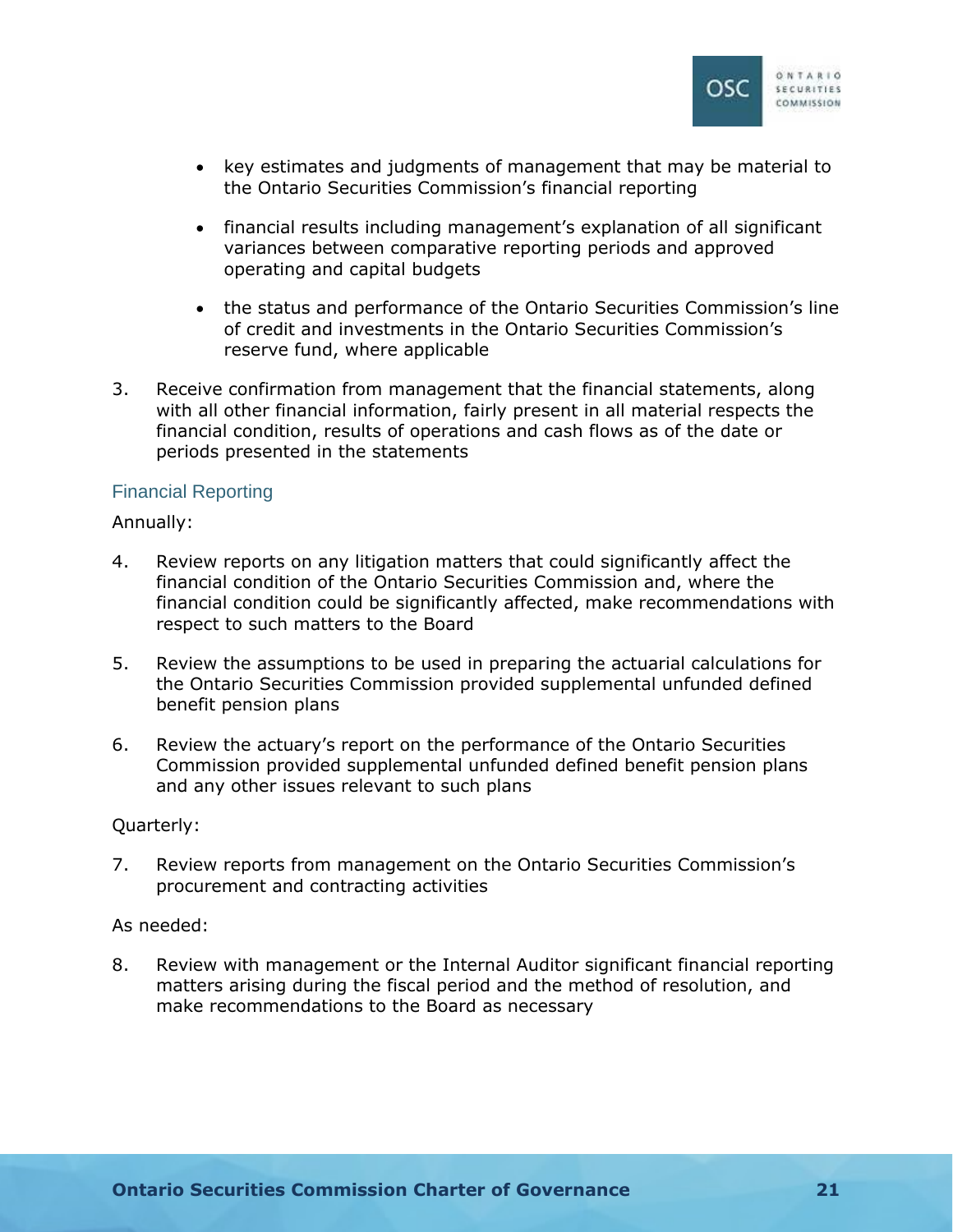

## Budget and Analysis

#### Annually and as needed:

- 9. Review with management the [Business Plan](https://www.osc.ca/en/about-us/accountability/osc-business-plan) and make a recommendation to the Board regarding the annual operating and capital budgets
- 10. If the Chief Adjudicator and Chief Executive Officer are unable to agree on the proposed Tribunal budget, the following process applies, as set out in the Tribunal Operations Protocol [link when available]:
	- a. Both the Chief Adjudicator's proposed budget and the CEO's proposed changes will be submitted to:
		- i. the Chair of the Audit and Finance Committee, in advance of the normal budget process, and
		- ii. the Audit and Finance Committee, as part of the normal budget approval process.
	- b. In advance of discussion at the Audit and Finance Committee, and if requested by the Chair of the Audit and Finance Committee:
		- i. Shared Services will prepare a detailed costing analysis for both the Chief Adjudicator's proposed budget and the CEO's proposed changes,
		- ii. the CEO will provide an assessment of how and to what extent implementing the Chief Adjudicator's proposed budget will impact the overall Commission budget (e.g., fees, Shared Services, other needed cuts),
		- iii. the Chief Adjudicator will provide an assessment of how and to what extent the CEO's proposed changes will affect the proper operation of the Tribunal, and
		- iv. the Chair of the Audit and Finance Committee will work with the Chief Adjudicator and the CEO to narrow the issues.
	- c. The Audit and Finance Committee will consider the proposed budget and the proposed changes, along with any other information provided, and may work with the Chief Adjudicator and CEO to further narrow the issues. The Audit and Finance Committee must provide the Board with the Chief Adjudicator's proposed budget and the Chair's proposed changes. The Audit and Finance Committee will make a recommendation to the Board about the Tribunal budget.
	- d. The Chief Adjudicator and CEO are both entitled to present to the Board and must answer questions from the Board.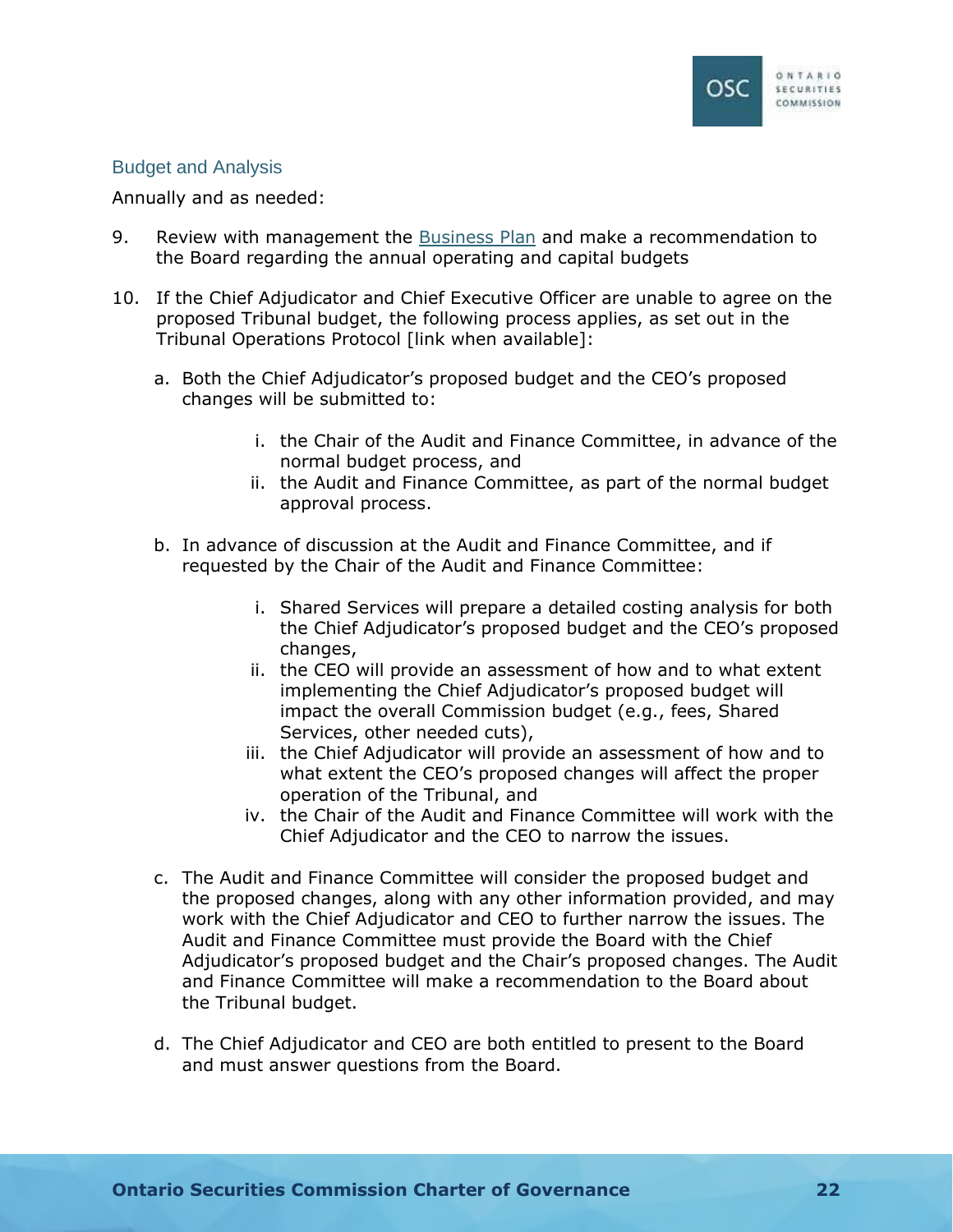

- e. The Board has final decision-making authority about the Tribunal budget and the Tribunal business plan.
- 11. Review with management and make a recommendation to the Board regarding financial projections as part of the fee rule development exercise
- 12. Review and make a recommendation to the Board regarding the Chief Administrative Officer's recommendations relating to the expenditures from the Designated Fund and any funds to be held back for projects in future years

## Oversight of Internal Controls

Annually and as needed:

- 13. Monitor and review with management the appropriateness of, and compliance with, policies and procedures relating to accounting and financial controls, including:
	- a. guidelines and policies for the investment of the reserve fund and make a recommendation to the Board on any changes proposed
	- b. the signing policy, including approving changes to signing authorities or approval levels, and make a recommendation to the Board with respect to the adoption or approval of the signing policy, regardless of whether an amendment has been made
	- c. management proposals for significant changes to existing financial policies and practices and make a recommendation to the Board on any changes proposed
- 14. Review policies and procedures relating to procurement and contract management and where significant changes are proposed, make a recommendation to the Board
- 15. Review policies for the receipt, retention and disposition of complaints received by the Ontario Securities Commission regarding accounting, internal accounting controls, submissions by staff of concerns regarding questionable accounting or auditing matters and the protection from retaliation of those who report such complaints in good faith, and where significant changes are proposed, make a recommendation to the Board
- 16. Review the adequacy of the system of internal controls over financial reporting through discussions with management and the internal and external auditors
- 17. Review the limit and terms of the Ontario Securities Commission's line of credit and make a recommendation to the Board on the limit and terms, as necessary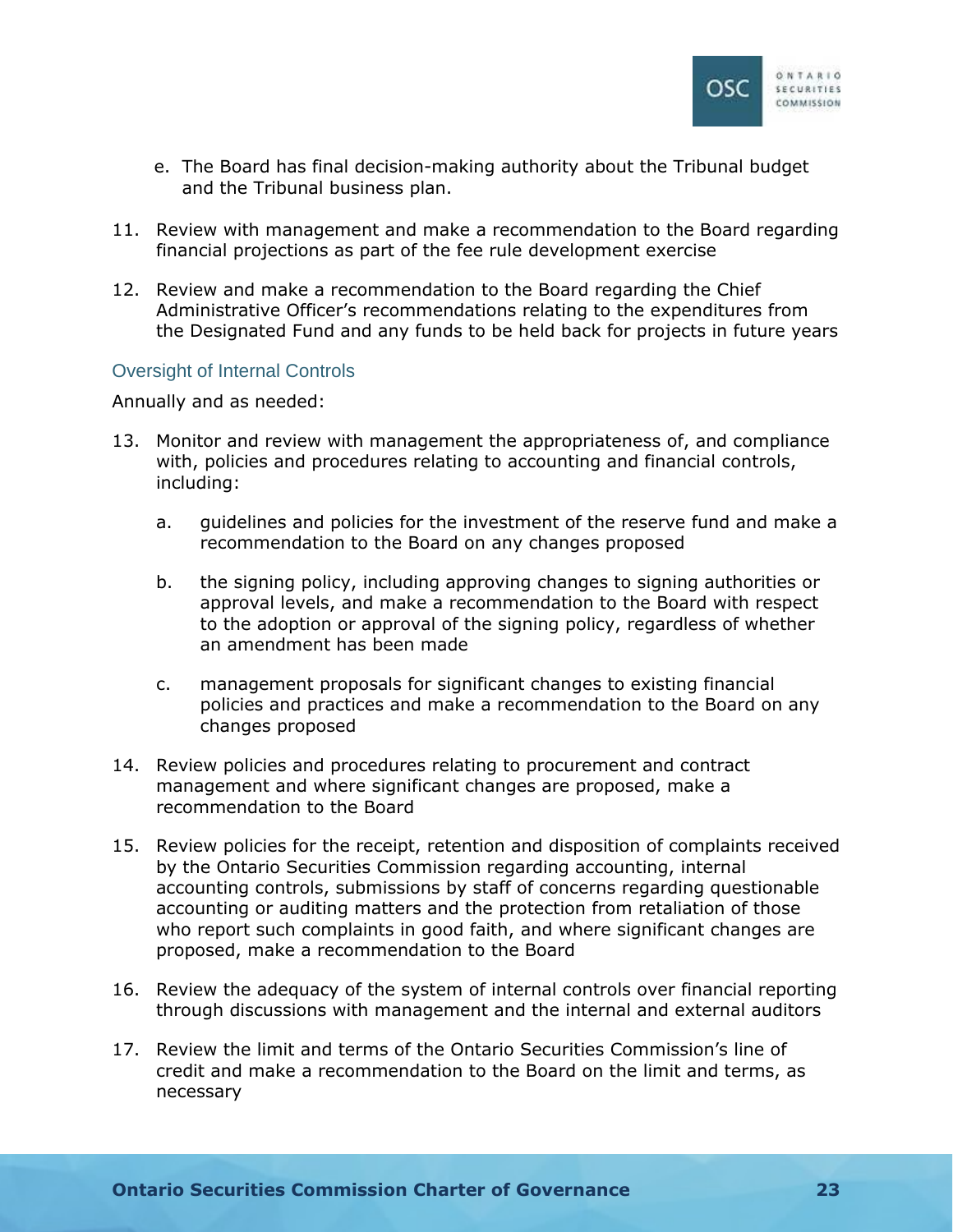

## Quarterly:

- 18. Review report of the financial position of the funds held in the Designated Fund
- 19. Review the amounts to be transferred from the Designated Fund to the operating account to reimburse the Ontario Securities Commission for expenses that it has incurred and approve the actual recoverable amount in accordance with the financial policies and procedures

### As needed:

- 20. Review any changes to reporting recommended by management or the internal or external auditors
- 21. Review and assess the impact of any significant internal audit findings on the adequacy and effectiveness of the Ontario Securities Commission's system of financial internal controls and make recommendations to the Board, where Board consideration is required
- 22. Review reports of the Internal Auditor on the oversight of financial internal controls, which may involve meeting privately with the Internal Auditor
- 23. Review any proposed off-balance sheet arrangements by the Ontario Securities Commission and proposed indebtedness of and guarantees by the Ontario Securities Commission and make recommendations to the Board with respect to such matters
- 24. The committee chair shall review and approve the expenses incurred by the Chief Executive Officer, the Chair of the Commission, and the Chief Adjudicator

## External Auditor

Annually:

- 25. Recommend to the Board the appointment of the external auditor
- 26. Review with the external auditor and management and approve the proposed audit plan and scope of the external audit
- 27. Review all other material written communications between the external auditor and management, including:
	- the post-audit management letter setting out the recommendations of the external auditor
	- management's response to the post-audit management letter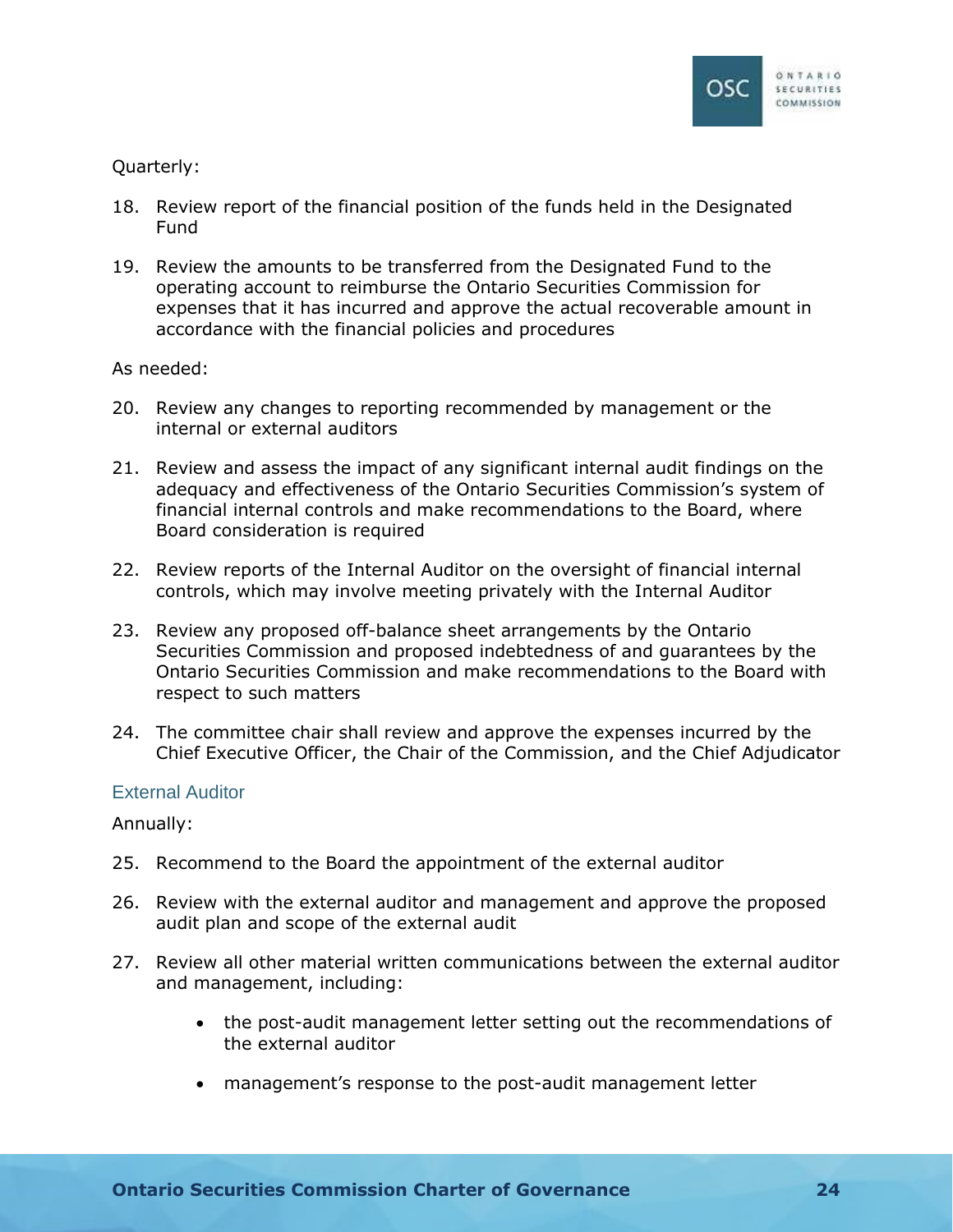

- any follow-up
- 28. In the absence of management, review the external audit report with the external auditor, including:
	- the quality of accounting principles used, any alternative treatment of financial information that has been discussed with management, and the ramifications of their use and the external auditor's preferred treatment
	- any other material communications by the external auditor with management
- 29. In the absence of management, meet with the external auditor to discuss and review specific issues as appropriate, and ensure that any matter the external auditor seeks to bring to the attention of the Board has been given adequate attention

As needed:

- 30. Resolve any disagreements between management and the external auditor regarding financial reporting
- 31. Discuss matters with the external auditor, as considered appropriate

## <span id="page-27-0"></span>**Governance and Nominating Committee**

#### <span id="page-27-1"></span>Purpose

The Governance and Nominating Committee is responsible for developing governance documents, policies and procedures that are consistent with the highest standards of corporate governance, considering appointments and reappointments of independent Board Directors and evaluating the performance of the Board and its committees.

## <span id="page-27-2"></span>Responsibilities

#### Corporate Governance Documents

Annually and as needed:

- 1. Review and make any recommendations to the Board for changes to the:
	- a. governing documents, including any related policies and procedures
	- b. "Board Committees" section of this Charter of Governance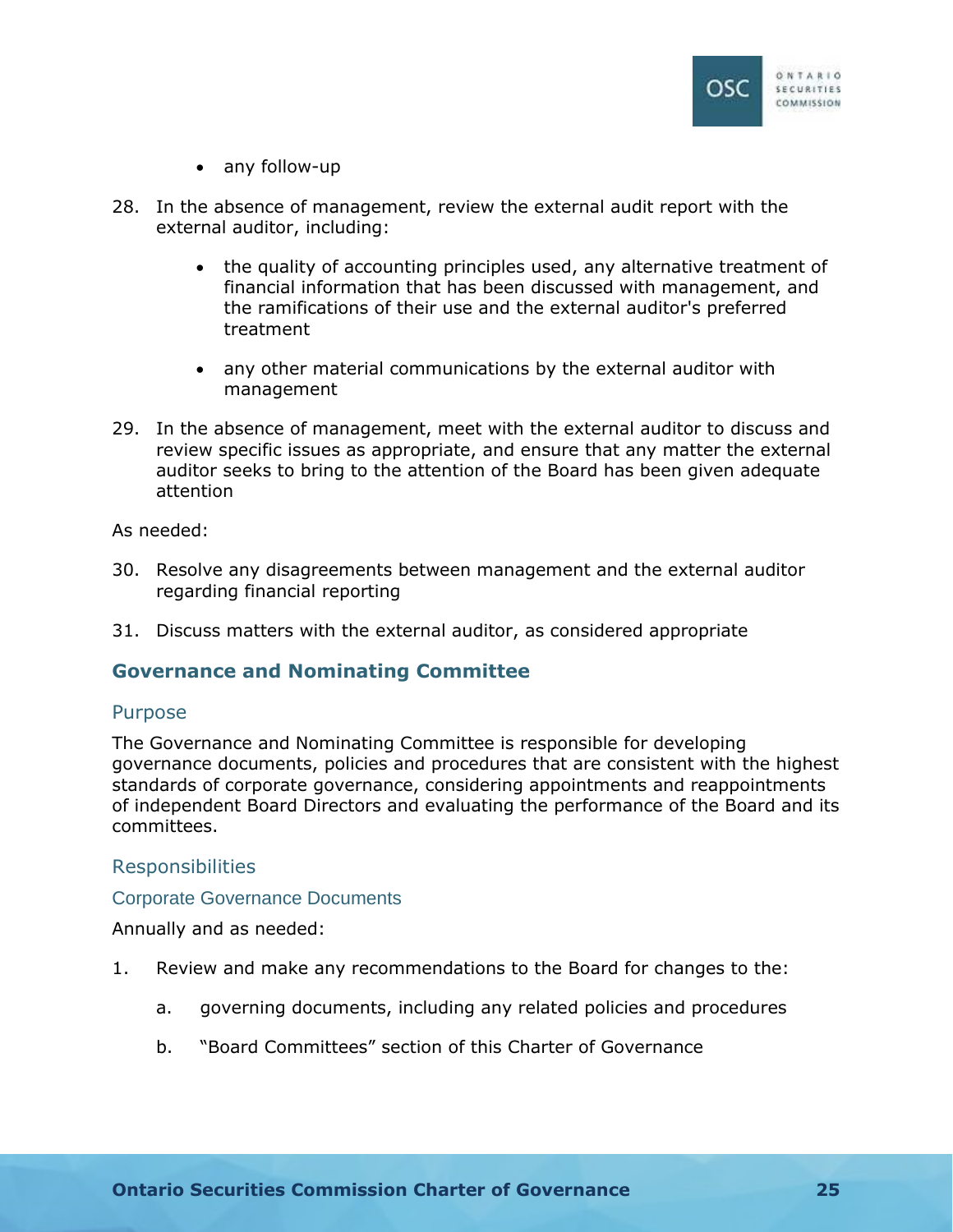

- c. Board committee responsibilities proposed by the Audit and Finance Committee, Governance and Nominating Committee, Human Resources and Compensation Committee and Risk Committee
- d. responsibilities of the Chief Executive Officer and the Chair of the Commission under this Charter of Governance
- e. public disclosure of the governing documents, including any related policies and procedures

## Board and Committee Evaluation

Annually and as needed:

2. Evaluate the performance of the Board and its committees

#### As needed:

3. Review and make any recommendations to the Board for changes to the process for evaluating the performance of the Board and its committees

## Orientation and Education

Annually and as needed:

4. Review plans for the education of Board Directors

As needed:

- 5. Review the orientation process for new Board Directors
- 6. Assign mentors to new independent Board Directors from existing independent Board Directors, as determined by the committee chair

## Board Director Competency

Annually and as needed:

7. Evaluate the size and composition of the Board, including the skills, attributes, qualifications and experience of Board Directors that are appropriate for the effective oversight of the Ontario Securities Commission

As needed:

8. Review and make any recommendations to the Board for changes to the process for assessing the skills, attributes, qualifications and experience of Board Directors that are appropriate for the effective oversight of the Ontario Securities Commission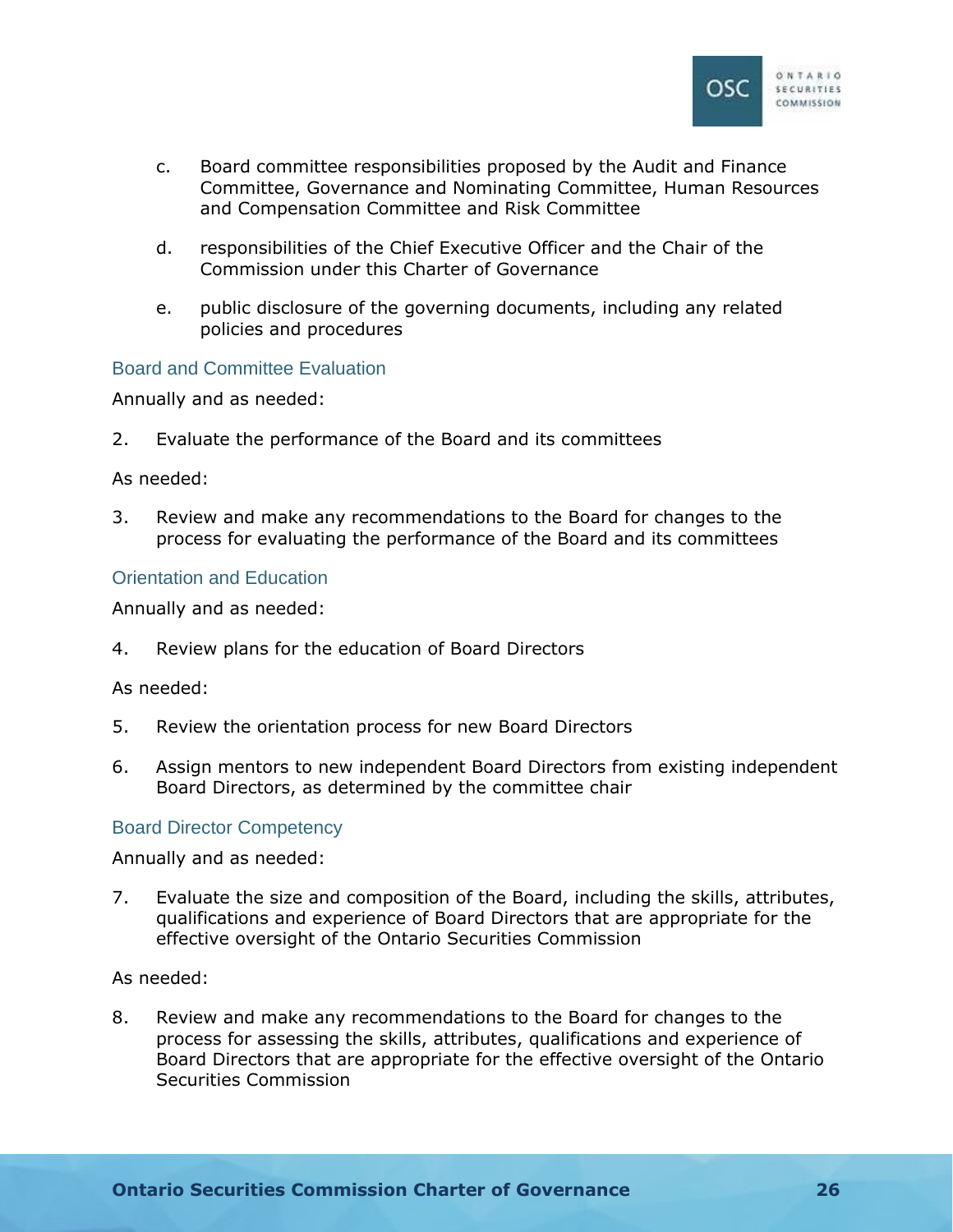

## Appointment of Independent Board Directors

As needed:

- 9. Review and make any recommendations to the Board for changes to the selection and screening process for new independent Board Directors to ensure that suitable nominees are identified
- 10. Approve the position listing with the Public Appointments Secretariat describing the duties of an independent Board Director and the expected skills, attributes, qualifications and experience of candidates
- 11. Review and make any recommendations to the Chair of the Commission with respect to the applications of candidates for independent Board Director positions

## Reappointment of Independent Board Directors

### As needed:

12. Be consulted by the Chair of the Commission with respect to the reappointment of independent Board Directors taking into consideration needed Board Director competencies, independent perspective, integrity, duty of care, professional or business judgment, commitment to allocate necessary time, valuing public service and collaboration within a team

## <span id="page-29-0"></span>**Human Resources and Compensation Committee**

#### <span id="page-29-1"></span>Purpose

The Human Resources and Compensation Committee oversees human resources policies, procedures and programs, including workforce risk. Its oversight of Board Director compensation, including remuneration and any applicable performance bonuses and benefits, is subject to any applicable Government of Ontario acts, regulations, rules and directives.

## <span id="page-29-2"></span>Responsibilities

## Executive Employment Contracts

As needed and as permitted by the Lieutenant Governor in Council, the Public Appointments Secretariat of the Government of Ontario and the Minister of Finance during the appointment process:

1. Review the Chief Executive Officer's proposed terms of employment, subject to the *[Securities Commission Act, 2021](https://www.ontario.ca/laws/statute/21s08)* and other applicable legislation and government directives, including an evaluation of whether the proposed terms: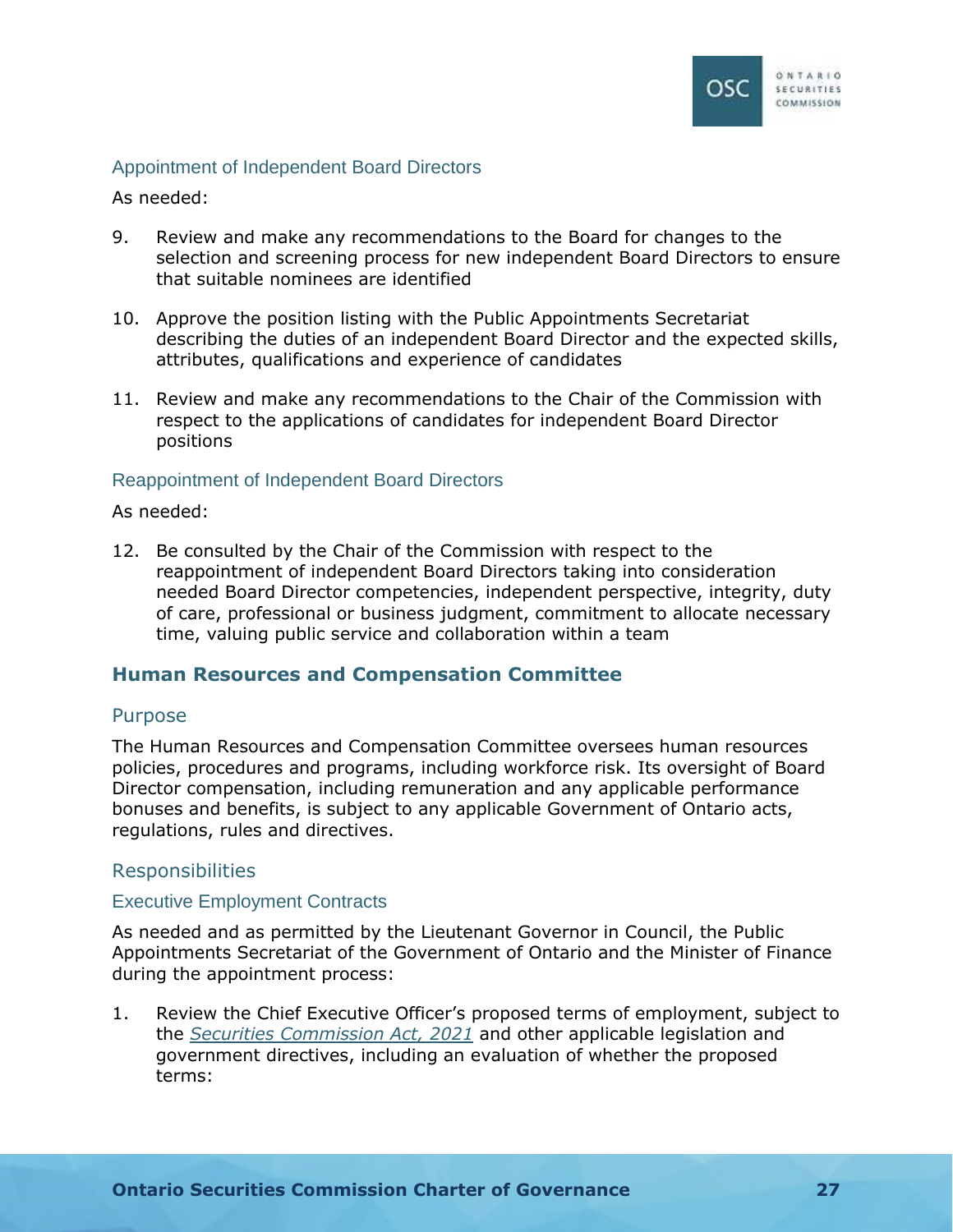

- are competitive for attracting and retaining qualified executives
- are reasonably related to personal and organizational performance
- have the appropriate balance between short-term and long-term incentives
- 2. Make recommendations to the Board about the Chief Executive Officer's proposed terms of employment and compensation
- 3. Review the recommendations of the Chief Executive Officer about the proposed appointments, terms of employment and compensation for the Executive Directors, and Chief Administrative Officer
- 4. Review the recommendations of the Chief Executive Officer and Chief Adjudicator about the proposed appointment, terms of employment and compensation for the Corporate Secretary & Director, Governance & Tribunal **Secretariat**

## Executive Performance and Compensation

Annually:

- 5. Review the goals and objectives of the Chief Executive Officer, Chief Adjudicator, excluding goals and objectives relating to the Tribunal's adjudicative functions, Executive Directors, Chief Administrative Officer and Corporate Secretary
- 6. Approve the goals and objectives of the Chief Executive Officer and Chief Adjudicator, excluding goals and objectives relating to the Tribunal's adjudicative functions
- 7. Review the mid-year achievement reports of the Chief Executive Officer, Executive Directors, Chief Administrative Officer and Corporate Secretary, including evaluations of their achievements against their goals and objectives
- 8. Review the mid-year and year-end achievement reports of the Chief Adjudicator, including evaluations of the Chief Adjudicator's achievements against goals and objectives, excluding goals and objectives relating to the Tribunal's adjudicative functions
- 9. Review the proposed year-end performance compensation for the Chief Executive Officer, including evaluation of their achievements against their goals and objectives
- 10. Make recommendations to the Board about the proposed year-end performance compensation for the Chief Executive Officer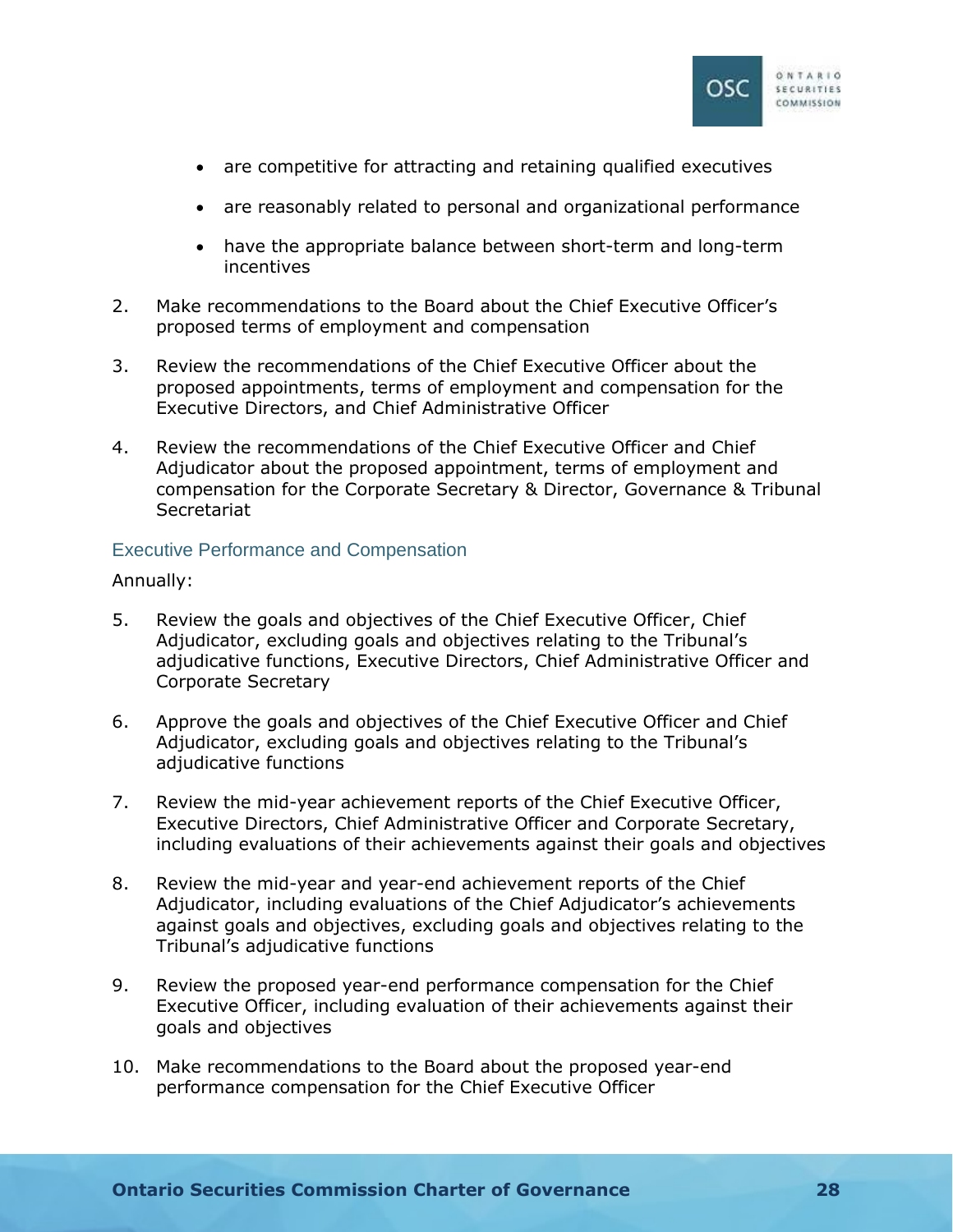

- 11. Review the recommendation of the Chief Executive Officer about the proposed year-end performance compensation for the Executive Directors and Chief Administrative Officer, including evaluations of their achievements against their goals and objectives
- 12. Review the recommendations of the Chief Executive Officer and Chief Adjudicator about the proposed year-end performance compensation for the Corporate Secretary & Director, Governance & Tribunal Secretariat, including evaluations of their achievements against their goals and objectives

### Independent Board Director and Adjudicator Remuneration

As needed:

13. Review and report to the Board about independent Board Director and Adjudicator remuneration, as fixed by the Lieutenant Governor in Council, including an evaluation of whether the remuneration is competitive for attracting and retaining qualified independent Board Directors and **Adjudicators** 

### Human Resources Policies, Procedures and Programs

Annually and as needed:

- 14. Oversee compliance with government requirements through a review of management's list of all current human resources policies. For each policy, the list will identify:
	- the date of adoption or execution
	- the last date of amendment, if any
	- the last date of management's review, if any
	- any related legislation, directives and policies
- 15. Review significant:
	- a. human resources policies, procedures and programs,
	- b. employee succession planning, and
	- c. employee compensation policies,

and make recommendations to the Board about any significant new human resources policies, and any significant proposed changes to human resources policies and the Annual Compensation Budget.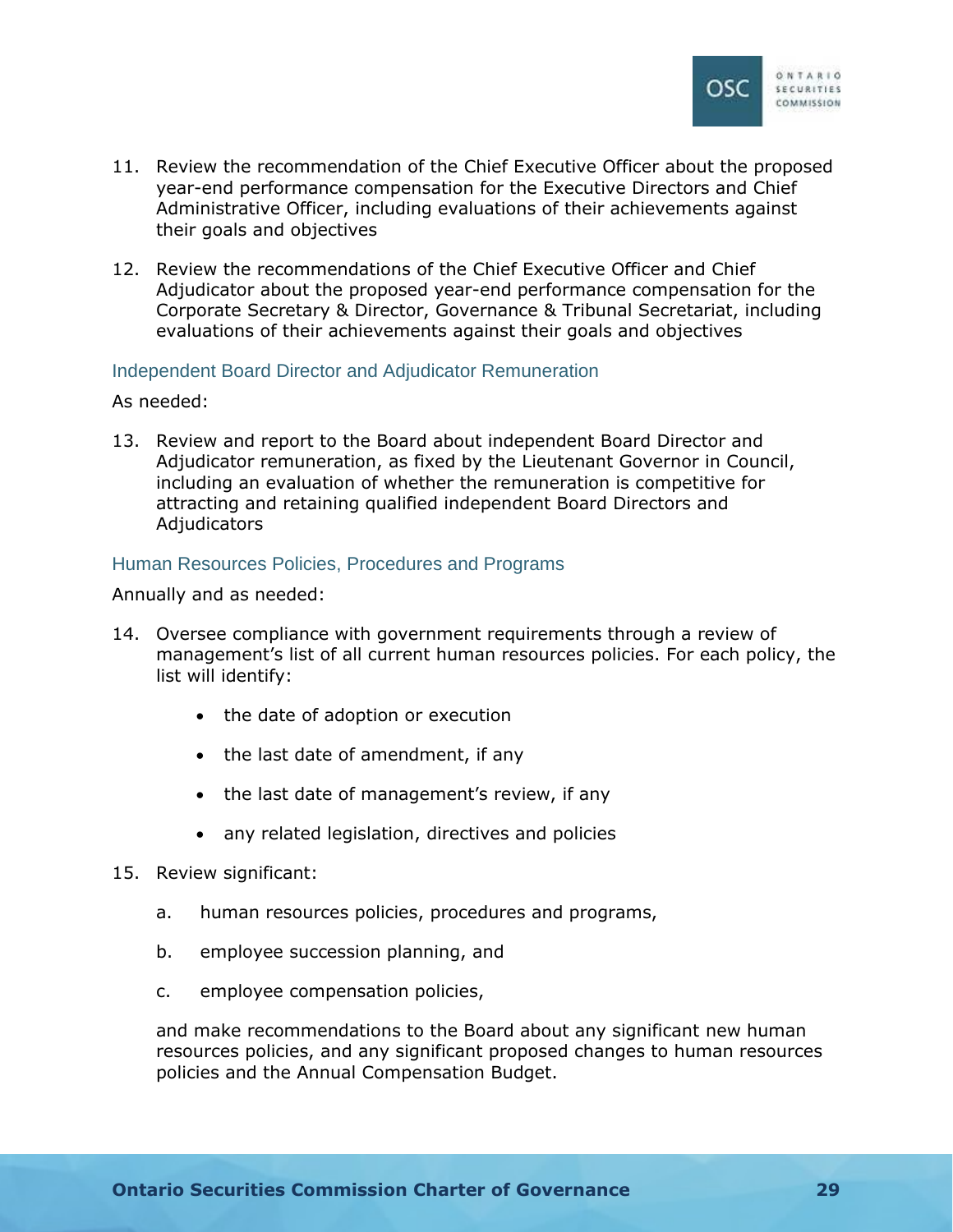

16. Oversee the status of organizational culture and strategic workforce management, through reviews of workforce metrics and of policies and practices intended to promote diversity, inclusion and a positive working culture.

## **Risk Committee**

## Purpose

The Risk Committee is responsible for the oversight of the management of nonfinancial risk at the Ontario Securities Commission, including risks related to compliance with legislation, directives and standards of ethics and integrity, and oversight of the internal audit process.

## Responsibilities

### Risk Management

Annually and as needed:

1.

- a. Approve the Risk Management Policy and other supporting risk policies, which define the Enterprise Risk Management Framework, risk appetite, governance structure and risk culture
- b. Review the adequacy of the business continuity and crisis preparedness programs
- c. Approve management's Risk Steering Committee terms of reference
- d. Review the adequacy of the insurance program
- e. Review the compliance attestation required by the *Agencies and Appointments Directive*

and make recommendations with respect to such matters to the Board

Quarterly and as needed:

- 2. Review reports from management and make any recommendations to the Board regarding the Ontario Securities Commission's management of:
	- a. the Ontario Securities Commission's risk profile and its compliance with the Enterprise Risk Management Framework
	- b. or, in the case of systemic risk, the Ontario Securities Commission's efforts to identify, analyze and respond to such risks
	- c. risks related to significant organizational projects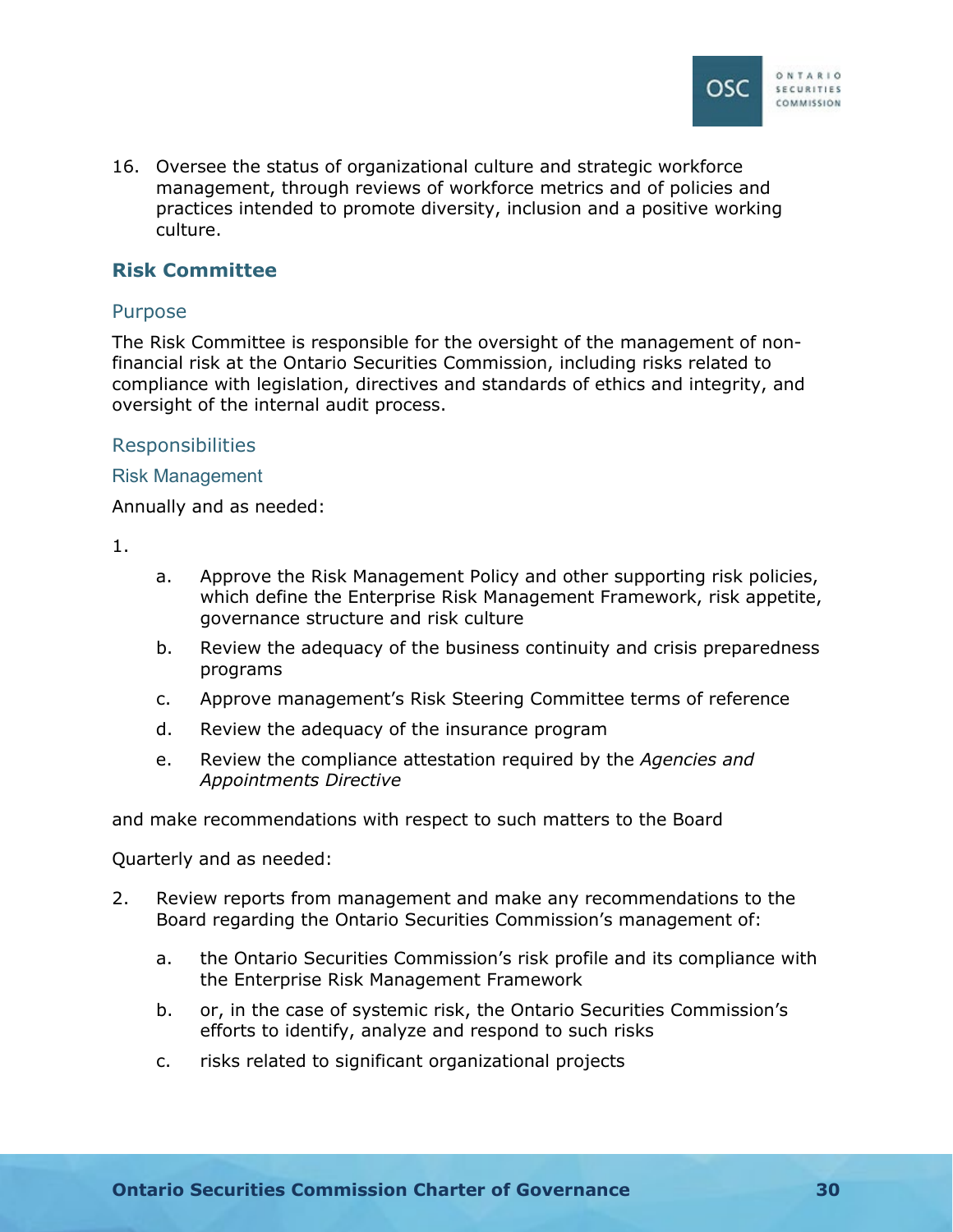

- d. risks related to information security, cybersecurity, information technology systems and information recovery
- e. legal matters, including litigation and claims for indemnification that may significantly affect the reputation of the Ontario Securities Commission
- f. risks related to compliance with legislation, directives and policies

## As needed:

3. Review any other material risks identified by or brought to the Risk Committee

## Internal Audit

Annually and as needed:

- 4. Assess through reports from the Internal Auditor and management and make any recommendations to the Board for the:
	- a. Internal Auditor's mandate, staffing, plans, activities and results to gain reasonable assurance that they are appropriately comprehensive, effective and coordinated with the external auditor
	- b. communications to the Chief Executive Officer, Executive Directors, Chief Administrative Officer and Internal Auditor regarding business needs and expectations for an internal audit plan, including directions on internal audit priorities
	- c. risk assessments, annual or multi-year internal audit plans, policies and procedures
	- d. report of the Internal Auditor on the oversight of non-financial internal controls, which may involve meeting privately with the Internal Auditor

## Quarterly:

- 5. Assess through reports from the Internal Auditor and management and make any recommendations to the Board for the:
	- a. impact of any significant internal audit findings on the adequacy and effectiveness of the Ontario Securities Commission's system of non-financial internal controls
	- b. appropriateness of management's response to the significant internal audit findings
	- c. process for addressing outstanding internal audit findings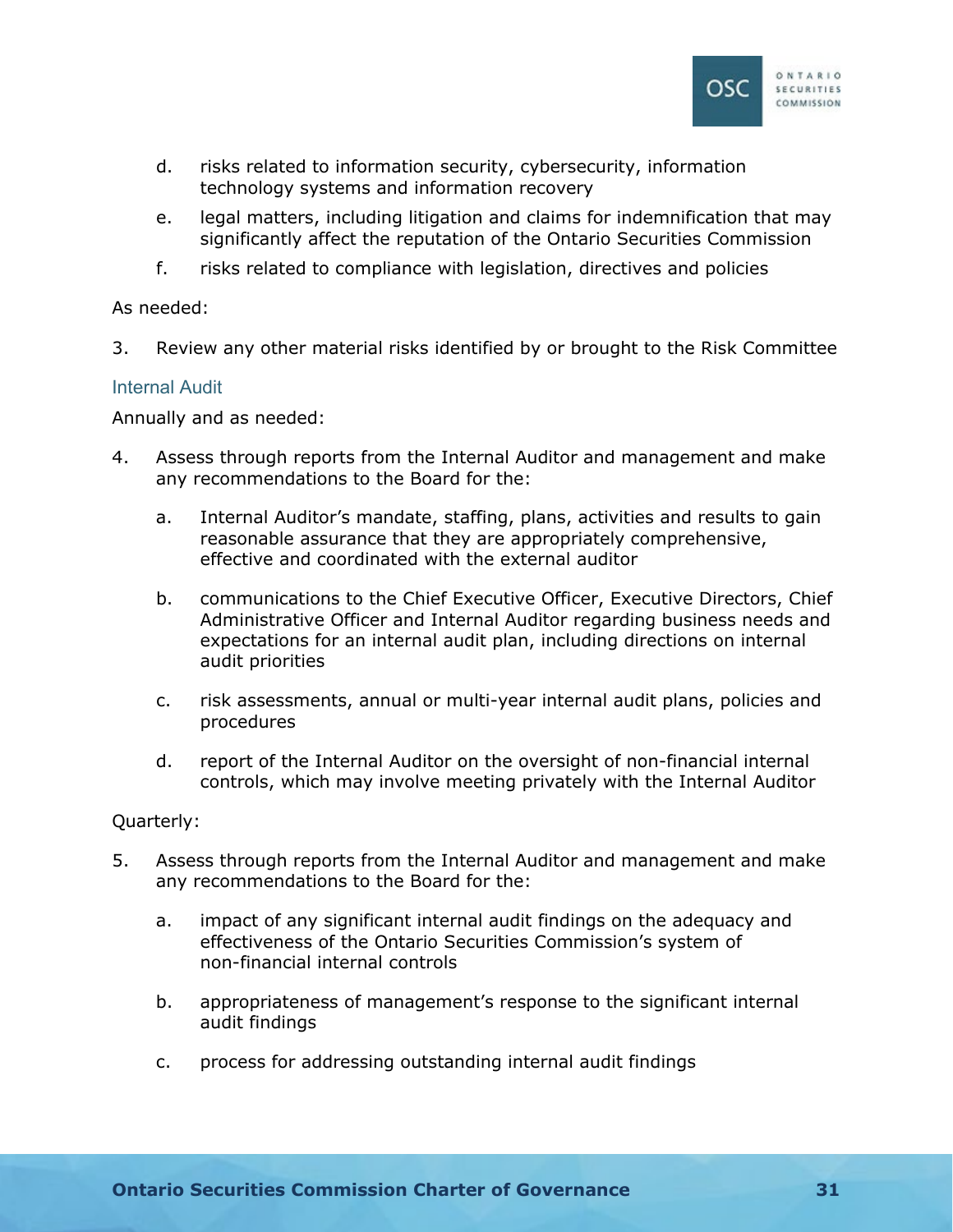

Quarterly and as needed:

6. Meet with the Internal Auditor in closed session

As needed:

7. In consultation with the Chief Executive Officer and Chair of the Commission, appoint the Internal Auditor

Compliance with Standards of Ethics and Integrity

Annually and as needed:

- 8. Oversee the application of policies and processes designed to ensure compliance by Board Directors and staff with the highest standards of corporate governance, ethics and integrity
- 9. Oversee compliance by Board Directors with the *[Public Service of Ontario Act,](https://www.ontario.ca/laws/statute/06p35)  [2006](https://www.ontario.ca/laws/statute/06p35)* and the Ontario Securities Commission [Code of Conduct](https://www.osc.ca/sites/default/files/2020-12/ga_20200915_osc-code-conduct.pdf)

As needed:

10. Review and make any recommendations to the Board with respect to proposed amendments to the Ontario Securities Commission [Code of Conduct](https://www.osc.ca/sites/default/files/2020-12/ga_20200915_osc-code-conduct.pdf)

## **Capital Markets Tribunal**

The Capital Markets Tribunal is a division of the Ontario Securities Commission. The Capital Markets Tribunal has exclusive jurisdiction to exercise the powers conferred on it under the *[Securities Act](https://www.ontario.ca/laws/statute/90s05)* and the *[Commodity Futures Act](https://www.ontario.ca/laws/statute/90c20)* and to determine all questions of fact or law in any proceeding before it under those Acts. The *[Securities](https://www.ontario.ca/laws/statute/21s08)  [Commission Act, 2021](https://www.ontario.ca/laws/statute/21s08)*, provides that the Capital Markets Tribunal be composed of at least nine Adjudicators appointed by the Lieutenant Governor in Council. On recommendation of the Minister of Finance, the Lieutenant Governor designates a Chief Adjudicator from among the appointed Adjudicators. The *Securities Commission Act, 2021* separates the regulatory and adjudicative functions. A separate Tribunal Memorandum of Understanding [link when available] between the Chief Adjudicator and Chair sets out the accountability and reporting relationship with respect to the Capital Markets Tribunal and the Board. An Operations Protocol [link when available] between the Chief Adjudicator and Chief Executive Officer provides for resource sharing and operational support to the Capital Markets Tribunal.

For more information see the [Capital Markets Tribunal](https://www.capitalmarketstribunal.ca/en) website.